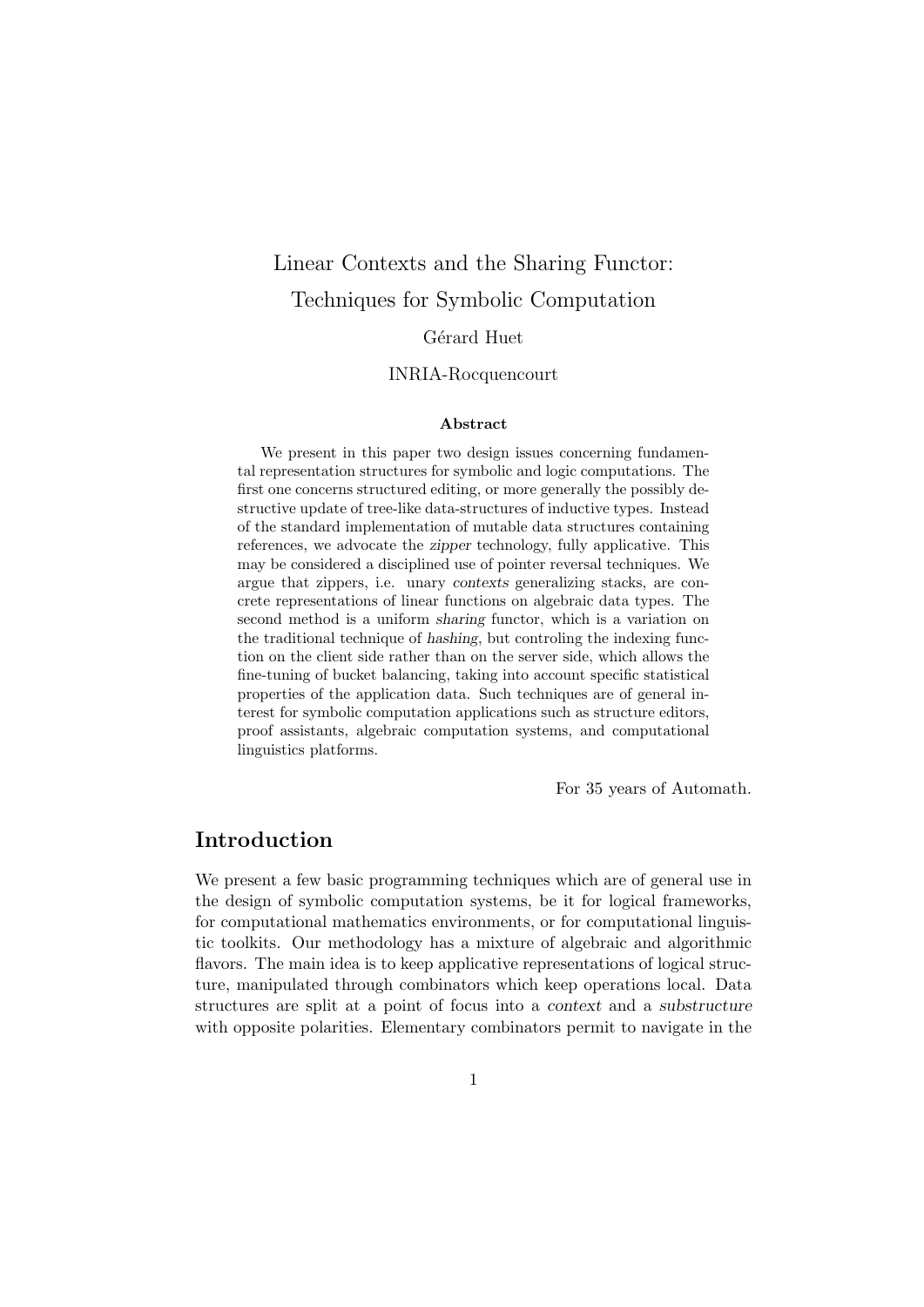structure, changing the focal point, but also to modify the structure by local editing, in the spirit of interaction combinators [13].

Another consideration is to optimise storage use by keeping compact representations with maximum sharing. A general sharing functor is exhibited, and compared to the traditional hash-code table technology. This technique generalises dynamic programming techniques, such as the minimisation of deterministic finite-state automata.

We shall use as meta language for the description of our algorithms a Pidgin version of the functional language ML. Actually, our Pidgin ML is nothing else than a core subset of Objective Caml [18], under the so-called revised syntax [17], and thus all algorithms appearing below are directly executable and are actually part of the Zen toolkit for computational linguistics under development by the author [11].

## 1 Top-down structures vs bottom-up structures

We understand well top-down (inductive) structures. They are the representations of initial algebra values. For instance, the structure bool has two constant constructors, the booleans True and False. The polymorphic structure list 't admits two constructors, the empty list [] and the list constructor consing a value x of (polymorphic) type 'a to a homogeneous list 1 of type list 'a to form  $[a::1]$  of type list 'a.

Bottom-up structures are useful for creating, editing, traversing and changing top-down structures in a local but applicative manner. They are sometimes called computation contexts. We shall call them zippers, following [9].

Top-down structures are the finite elements inhabiting inductively defined types. Bottom-up structures are also finite, but they permit the progressive definition of (potentially infinite) values of co-inductive types. They permit incremental navigation and modification of very general data types values. We shall also see that they model linear structural functions, in the sense of linear logic.

Finally, bottom-up computing is the right way to build shared structures in an applicative fashion, opening the optimisation path from trees to dags. Binding algebras ( $\lambda$ -calculus expressions for inductive values and Böhm trees [8] for the co-inductive ones) may be defined by either de Bruijn indices [4] or higher-order abstract syntax, and more general graph structures may be represented by spanning trees decorated with virtual adresses, so we see no reason to keep explicit references and pointer objects, with all the problems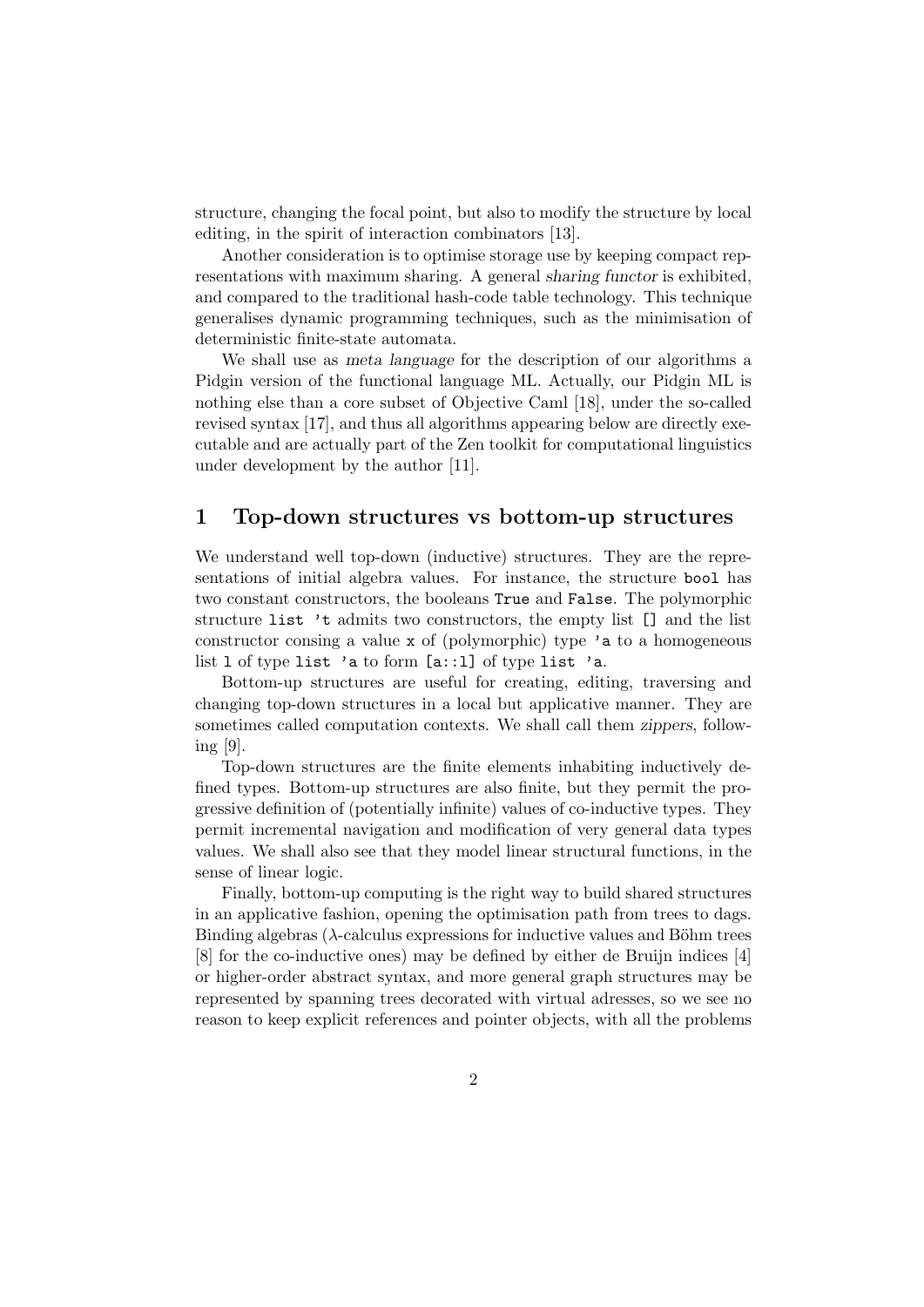they are liable for, and we shall stick to purely applicative programming.

#### 1.1 Lists, stacks and queues

Queues are first-in first-out sequences (top-down) whereas stacks are last-in first-out sequences (bottom-up). They are not clearly distinguished in usual programming, because the underlying data structure is the same : the queue [x1; x2; ... xn] may be reversed into the stack  $[xn \dots; x2; x1]$  which is of the same type list. So we cannot expect to distinguish them with the type discipline of ML. At best by declaring:

type stack 'a = list 'a and queue 'a = list 'a;

we may use type annotations to document whether a given list is used by a function in the rôle of a queue or of a stack. But such intentions are not enforced by ML's type system, which just uses freely the type declaration above as an equivalence. So we have to check these intentions carefully, if we want our values to come in the right order. But we certainly wish to distinguish queues and stacks, since stacks are built and analysed in unit time, whereas adding a new element to a queue is proportional to its length.

Of course we could define a new type queue with different constructors than the list one, but this would hardly solve the problem. Even though the two types would be isomorphic, ML would not allow their coercion, and since one's list is often someone else's stack this would incur undue copying costs. Furthermore it would not really account for the queue data structure, which demands a more complicated implementation with references. So we have to live in a world where lists are really stacks (since the list cons primitive is pushing on a stack), whereas mathematical notation for sequences rather follows the queue discipline, and keep proper track of reversals.

For instance, here is a typical example of stack use:

```
value rec unstack l s =
   match l with
      [ ] \rightarrow s
      \left[\text{h::t}\right] \rightarrow \text{unstack t [h::s]}];
```
In unstack, s is an accumulator stack, where values are listed in the opposite order as they are in list l. Indeed, we may define the reverse operation on lists as:

value rev  $l =$  unstack  $l$   $(l)$ ;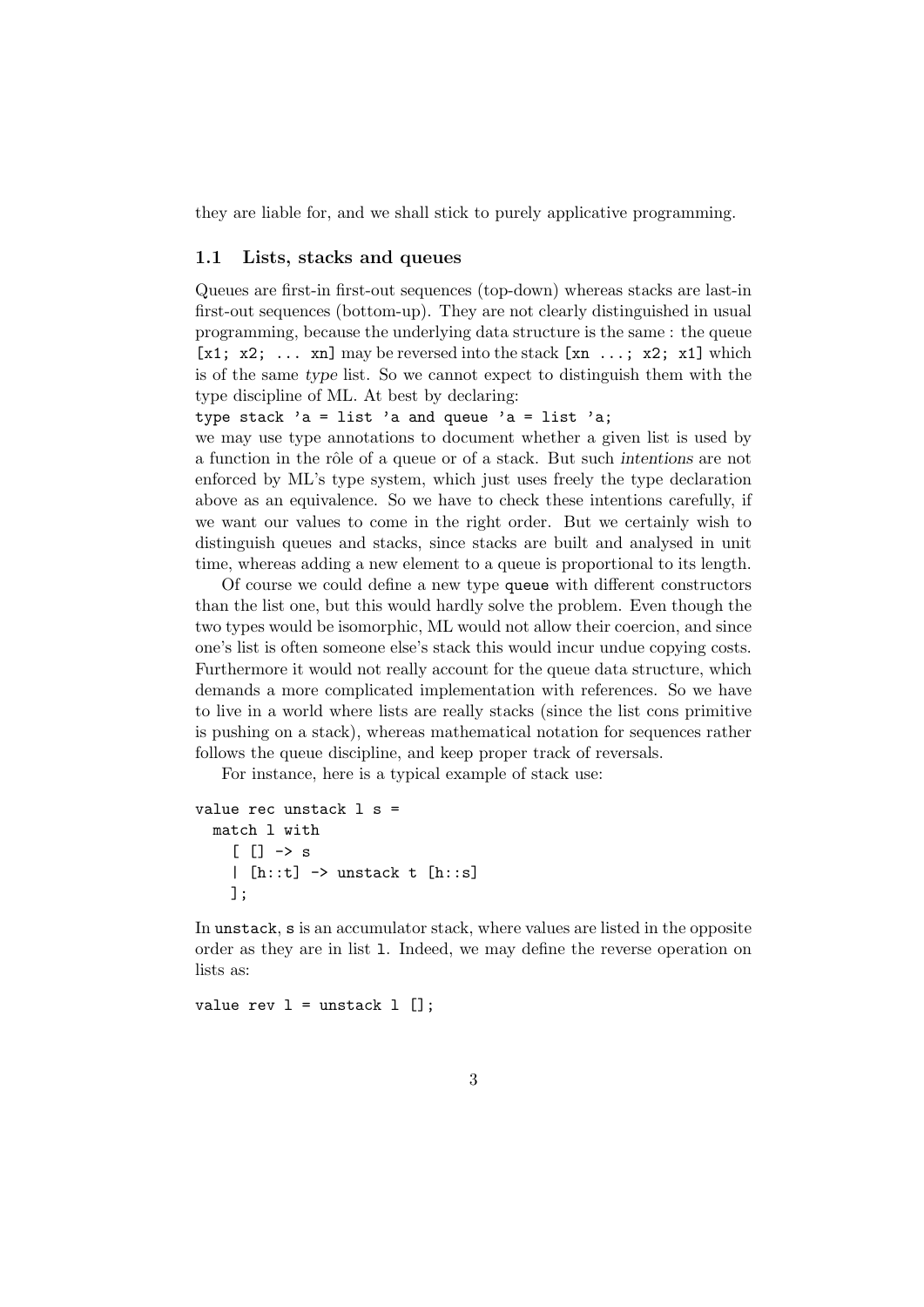In the standard Ocaml's library, unstack is called rev\_append. It is efficient, since it is tail recursive: no intermediate values of computation need to be kept on the recursion stack, and the recursion is executed as a mere jump. It is much more efficient, if some list l1 is kept in its reversed stack form s1, to obtain the result of appending l1 to l2 by calling rev\_append s1 l2 than to call append l1 l2, which amounts to reversing first l1 into s1, and then doing the same computation. Similarly, the library defines a function rev\_map which is more efficient than map, if one keeps in mind that its result is in the stack order. But no real discipline of these library functions is really enforced. Two iterators are given, fold\_left and fold\_right, which gives no encouragement to use the first one, which is tail recursive, and no warning that its results are accumulated in the stack order rather than in the queue order as the second one does. And complexity analysis is not of any use, since all the functions are linear in the sense of being in the complexity class  $O(n)$ , with n the length of the traversed list. So this distinction between lists and stacks is kept fuzzy, as a programming technique learnt "hands on" so to speak, but not really worth much discussion. Students (and even seasoned programmers) will occasionally get results in the wrong order, and they will sprinkle their code with explicit reverse operations here and there until it works; professors will teach assertions and invariants and verification conditions which will prove that indeed the intended values are produced, but here the type system of ML is of no use, since it classifies l and rev l as consistent lists.

Here we want to make this distinction precise, favor local operations, and delay as much as possible any reversal. For instance, if some list l1 is kept in its reversed stack form s1, and we wish to append list l2 to it, the best is to just wait and keep the pair (s1,l2) as the state of computation where we have 12 in the context s1. In this computation state, we may finish the construction of the result l of appending l1 to l2 by "zipping up" l1 by executing unstack s1 l2, or we may choose rather to "zip down" l2 by executing unstack l2 s1 to get the stack context value rev l. But we may also consider that the computation state  $(s1,12)$  represents 1 locally accessed as its prefix l1 stacked in context value s1 followed by its suffix l2. And it is very easy to insert as this point a new element x, either stacked upwards in state  $([x::s1],12)$ , or consed downwards in state  $(s1,[x::12])$ .

Once this intentional programming methodology of representing focused structures as pairs (context,substructure) is clear, it is very easy to understand the generalisation to zippers, which are to general tree structures what stacks are to lists, i.e. upside-down access representations of (unary)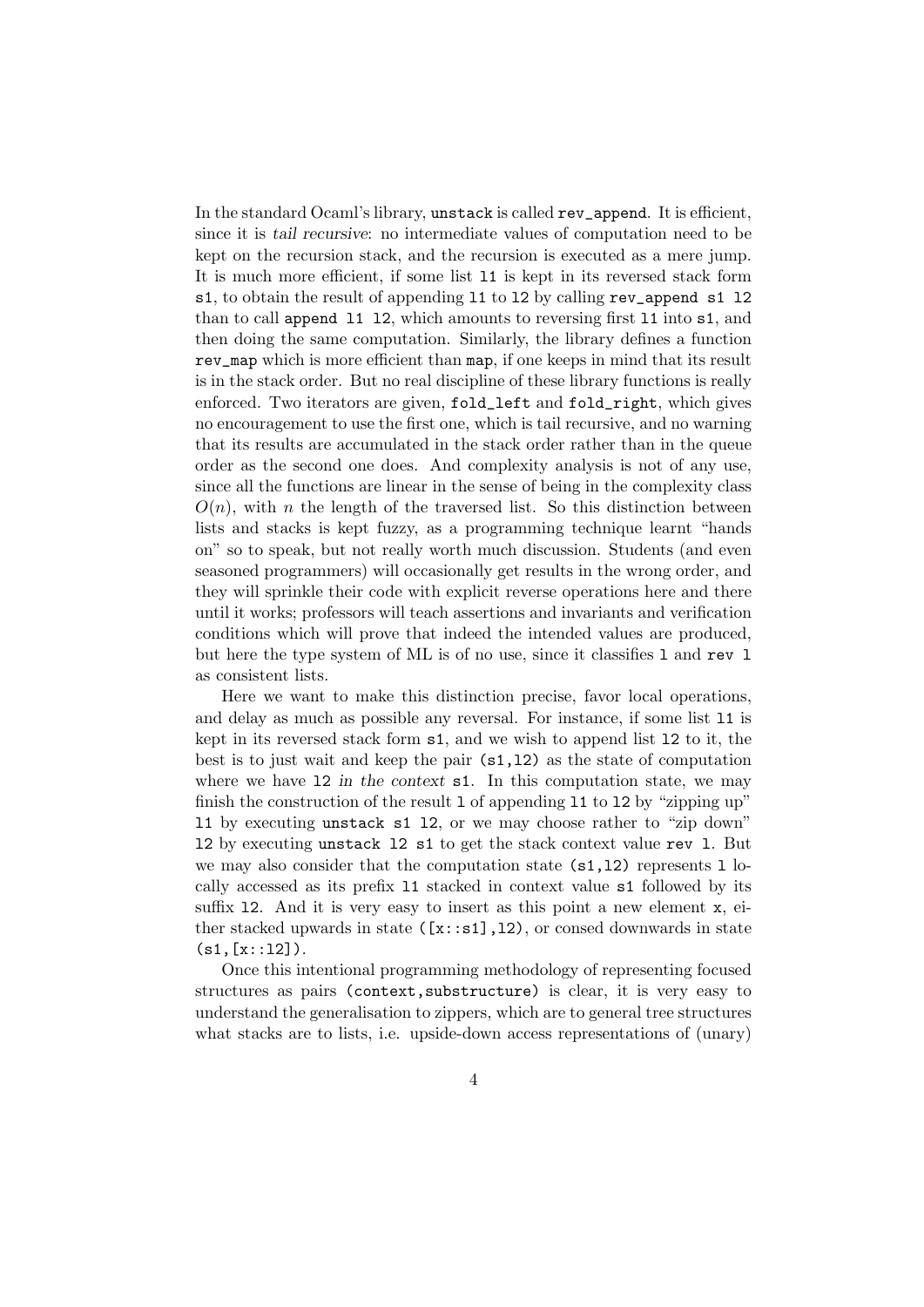contexts.

#### 1.2 Contexts as Ω-terms

It is usual in denotational semantics to represent contexts as  $\Omega$ -terms: you add one special constant  $\Omega$  to the signature of your structure, and you consider terms with one "hole" filled with  $\Omega$ , playing a role of place holder.  $\Omega$ is some syntactic analogue of the undefined value ⊥, and increasing your context by substituting some context or term to  $\Omega$  is increasing in the corresponding domain ordering. But this solution is unsatisfactory for several reasons. First of all, in order to increase your context (stacking) you have computationally to look for the place holder. Second, there may be several  $\Omega$ s in an  $\Omega$ -term (or none), so you have to define precisely substitution and state what happens to non-linear terms, etc. When you actually substitute, you then rebuild the whole context term, or at least its spine.

It is true that these operations are cheap if classical mathematics is the meta-language, because the computational cost associated with the notation is not accounted for. But the whole approach is basically an incorrect point of view, and leads to constant worry about whether to quantify the lemmas over terms, over Ω-terms, or over linear Ω-terms. Just think of the computational contents of the approximations to the infinite stream of natural numbers as the sequence  $\Omega$ , [0:: $\Omega$ ], [0::[1:: $\Omega$ ]], etc. This should be compared with representing the same approximations as the sequence of stack values [], [0], [1;0], etc., where no special approximation apparatus is required, since the approximation ordering is just substructural. The correct point of view is to consider as meta-language a genuine programming language, where the computational costs somehow reflect the conceptual difficulty associated with the notation.

#### 1.3 Contexts as zippers

Let us start with an example : ordered trees. We assume the mutual inductive types :

```
type tree = [ Tree of arcs ]
and arcs = list tree;
```
The tree zippers are the contexts of a place holder in the arcs, that is linked to its left siblings, right siblings, and parent context:

type tree\_zipper = [ Top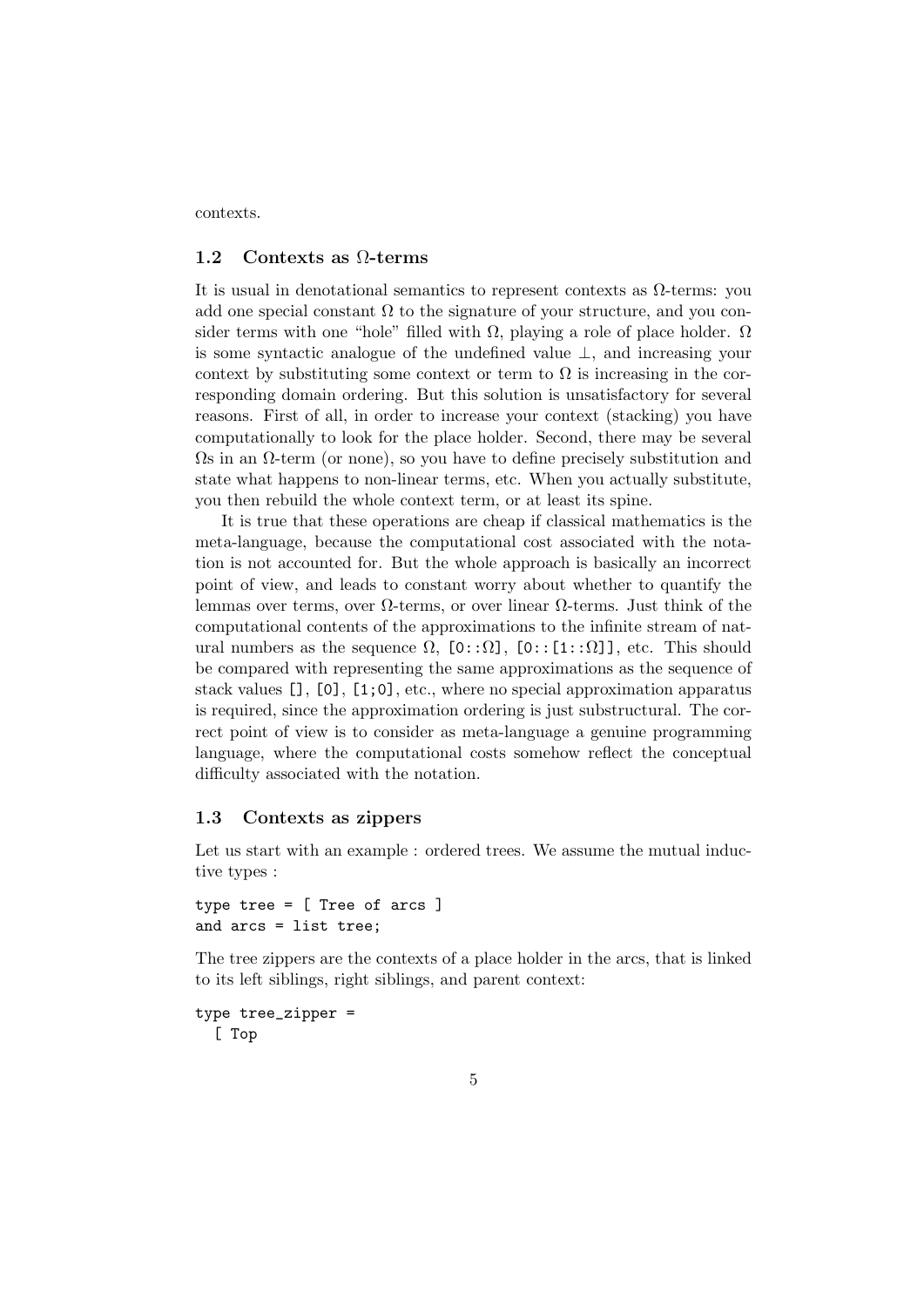```
| Zip of (arcs * tree_zipper * arcs)
];
```
Let us model access paths in trees by sequences of natural numbers naming the successive arcs of a given node 1, 2, etc.

```
type access = list int
and domain = list access;
```
We usually define the domain of a tree as the set of accesses of its subterms:

```
value rec dom = fun
  [ Tree(arcs) \rightarrowlet doms = map dom arcs in
    let f (n, d) dn = let ds = map (fun u -> [n::u]) dn in
                       (n+1,rev_append ds d) in
    let (,d) = fold_left f (1, [[]]) doms in rev d
  ];
```
Thus, we get for instance:

```
value tree0=Tree [Tree [Tree []; Tree []]; Tree []];
dom(tree0);
[[]; [1]; [1; 1]; [1; 2]; [2]] : domain
```
Now if  $u \in dom(t)$ , we may decompose t at u into a term-in-context at u t and an  $\Omega$ -term context omega u t. But this is needlessly complex and it is much better to replace the domain by the set of its reverses, that is by inducting on access stacks rather than access lists. Now if  $rev(u) \in$  $dom(t)$ , we may zip-down t along u by changing focus, as follows:

```
type focused_tree = (tree_zipper * tree);
value nth_context n =nthc n []
 where rec nthc n l = fun
   [ [] -> raise (Failure "out of domain")
   | [x::r] \rightarrow if n = 1 then (1,x,r) else nthc (n-1) [x::l] r
   ];
value rec enter u t = match u with
  [[] \rightarrow ((Top, t) : focused\_tree)| [n::1] -> let (z,t1) = enter 1 t in
              match t1 with
```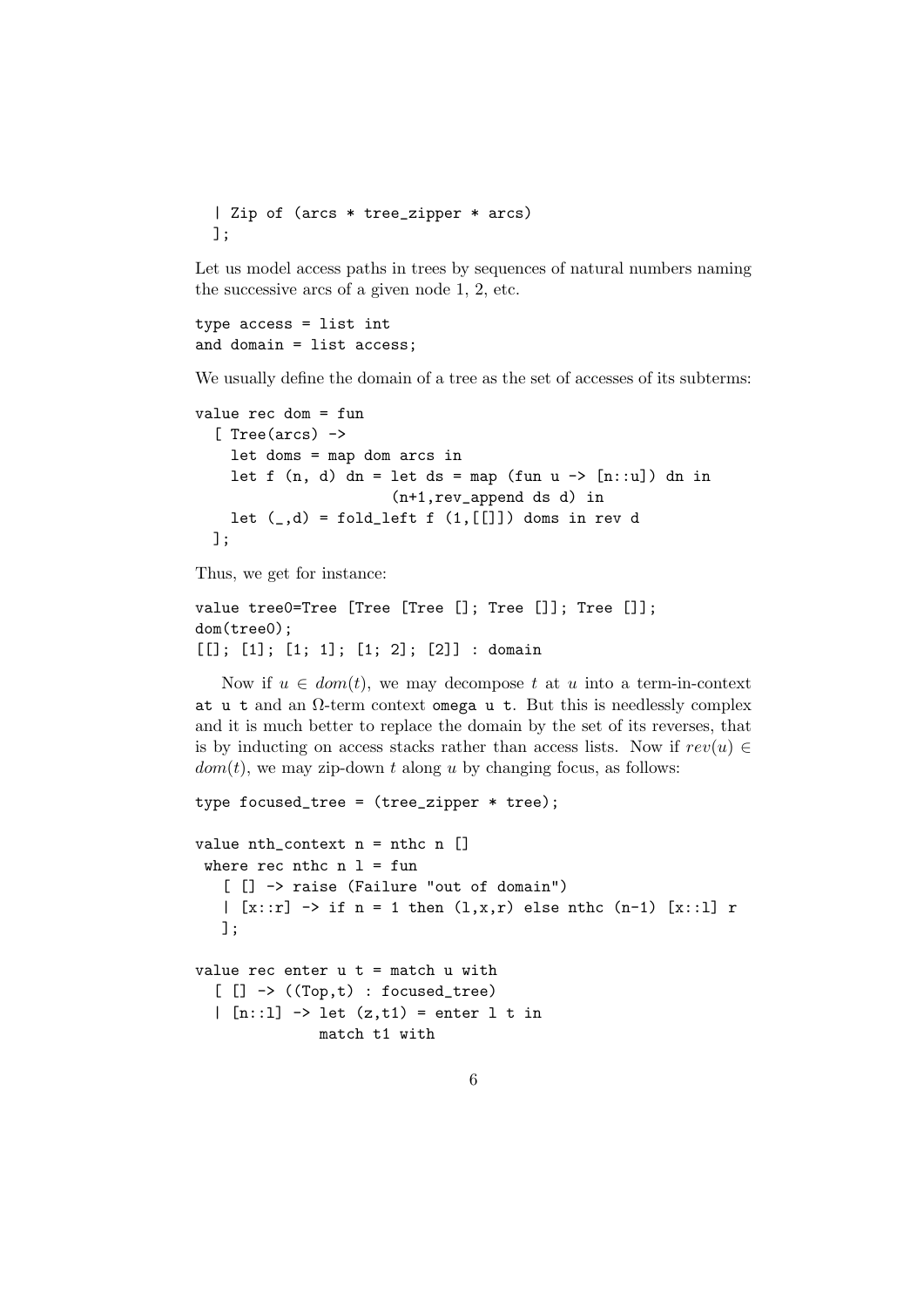```
[ Tree(arcs) \rightarrow let (1,t2,r)=nth_context n arcs in
                    (Zip(1,z,r),t2)]
];
```
and now we may for instance navigate in tree0 down to occurrence [1;2] by:

```
enter [2;1] tree0;
(Zip ([Tree []], Zip ([], Top, [Tree []]), []), Tree [])
  : focused_tree
```
## 1.4 Structured editing on focused trees

We shall not explicitly use these access stacks and the function enter; these access stacks are implicit from the zipper structure, and we shall navigate in focused trees one step at a time, using the following structure editor primitives on focused trees, of type focused\_tree -> focused\_tree.

```
value down (z,t) = match t with
   [ Tree(arcs) \rightarrow match arcs with
     [ [] -> raise (Failure "down")
     | [hd::tl] -> (Zip([],z,tl),hd)
     ]
   ];
value up (z,t) = match z with
   [ Top -> raise (Failure "up")
   | Zip(1,u,r) \rightarrow (u, Tree(unstack 1 [t::r]))
   ];
value left (z,t) = match z with
   [ Top -> raise (Failure "left")
   | Zip(1,u,r) \rightarrow match 1 with
      [ [] -> raise (Failure "left")
      | [elder::elders] -> (Zip(elders,u,[t::r]),elder)
      ]
   ];
```
value del\_1  $(z, )$  = match z with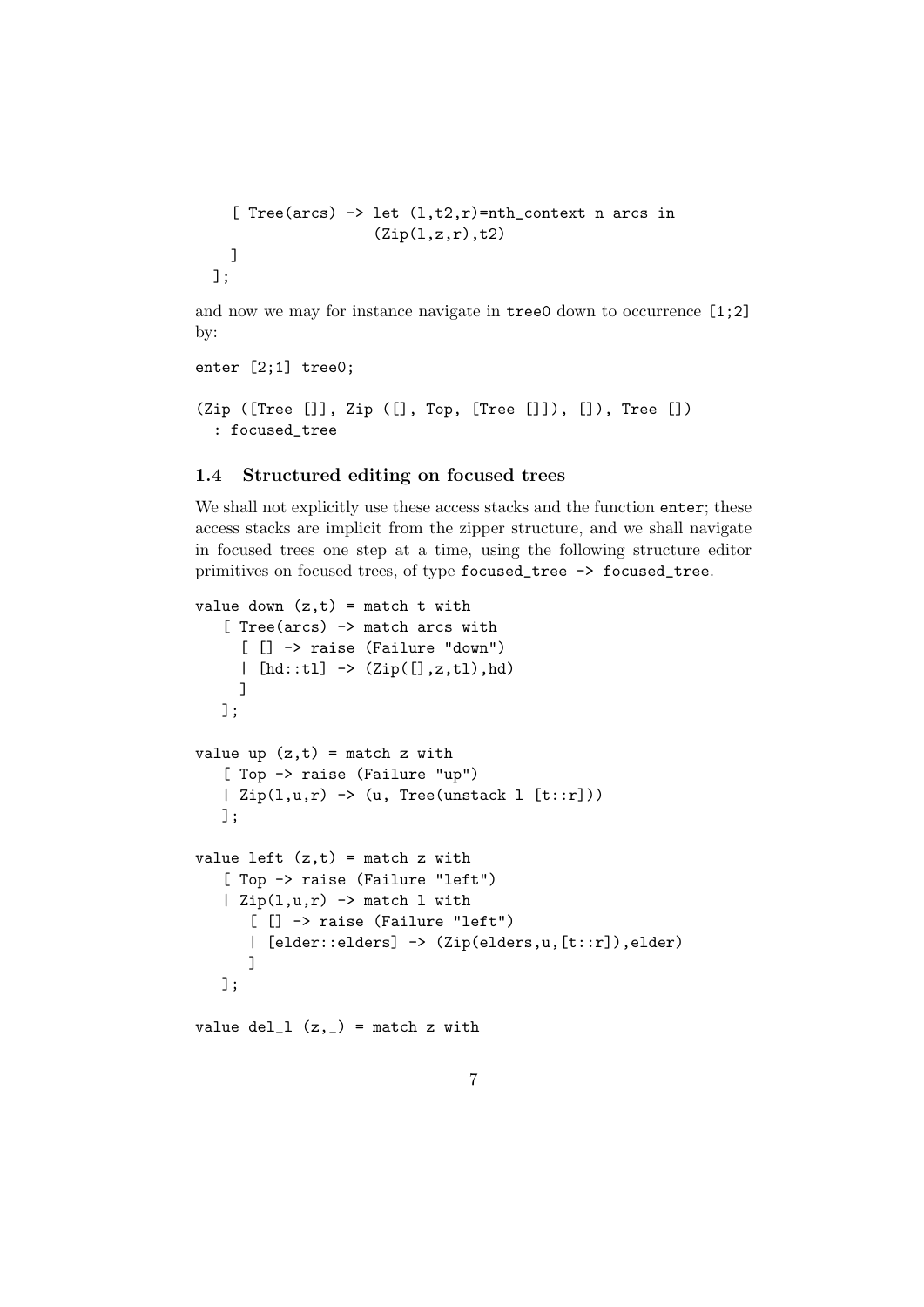```
[ Top -> raise (Failure "del_l")
| Zip(1,u,r) \rightarrow match 1 with
   [ [] -> raise (Failure "del_l")
   | [elder::elders] -> (Zip(elders,u,r),elder)
   ]
];
```

```
(* replace: focused_tree -> tree -> focused_tree *)
value replace (z, ) t = (z,t);
```
We skip operations right and del\_r, symmetric to left and del\_l respectively. Note how replace is a local operation, even though all our programming is applicative.

Remark. An alternate data type definition would emphasize the fact that a zipper is a stack of accesses in the tree:

type relatives = (arcs \* arcs ) and zipper = list relatives;

Now the relatives value (elders,youngers) pairs the stack elders of elder siblings with the queue youngers of younger siblings of the corresponding ancestor in the zipper stack of ancestors of the current node. It is easy to adapt our algorithms to this alternate design, and many variations are possible. We prefer the original presentation where Zip(left,up,right) reflects visually the surrounding context, but this is essentially a question of taste.

## 1.5 Zipper operations

The editing operations above are operations on a finite tree represented at a focus point. But we may also define operations on zippers alone, which may be thought of as operations on a potentially infinite tree, actually on all trees, finite or infinite, having this initial context. That is, focused trees as pairs (context,structure) refer to finite elements (inductive values), whereas contexts may be seen as finite approximations to streams (co-inductive values), for instance generated by a possiblly non-terminating process. For example, here is an interpreter that takes a command to build progressively a zipper context:

```
type context_construction =
  [ Down | Left of tree | Right of tree ];
```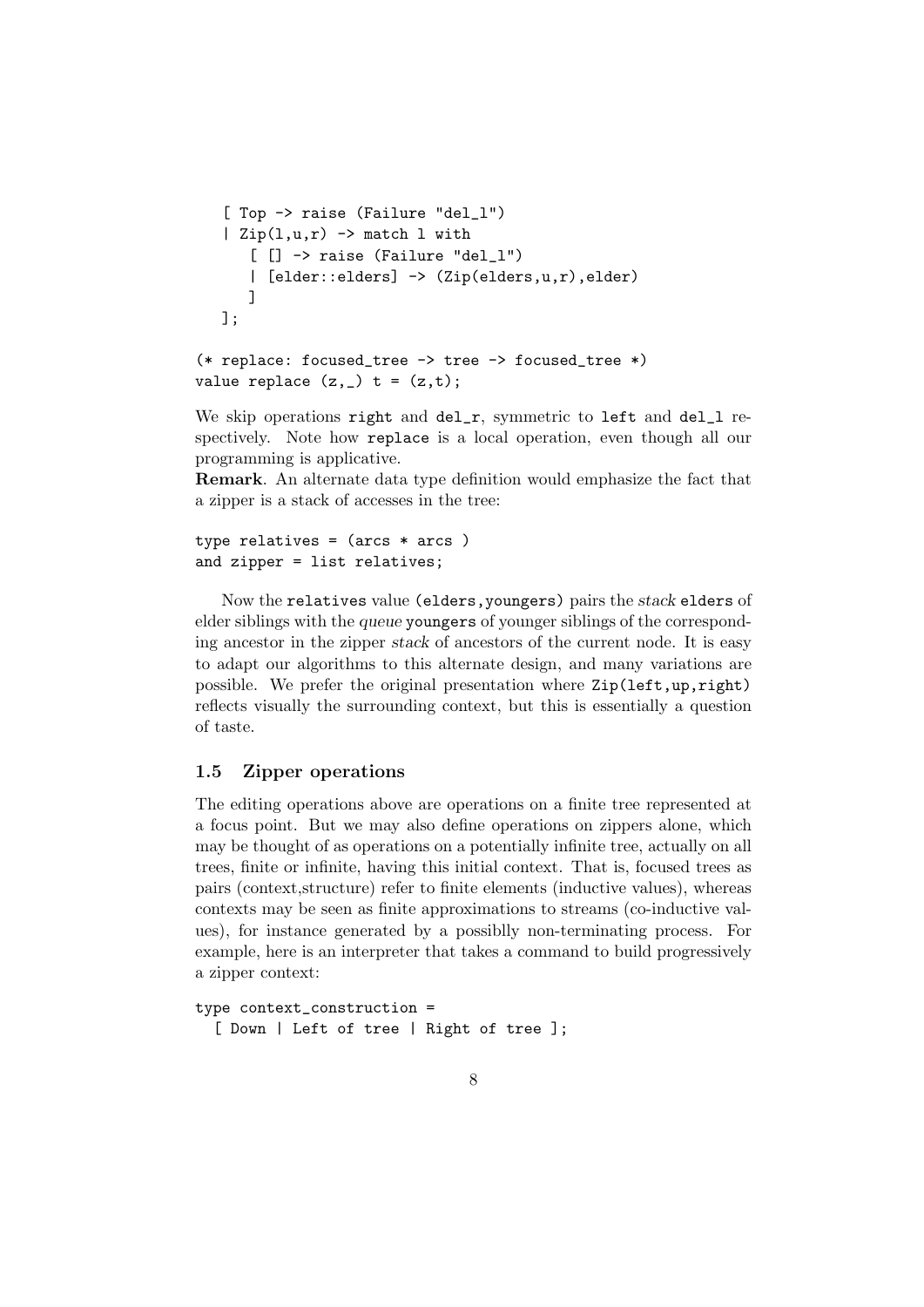```
value build z = fun[ Down \rightarrow Zip([],z,[])
  | Left(t) \rightarrow match z with
      [ Top -> raise (Failure "build Left")
      | \text{Zip}(1, u, r) \rightarrow \text{Zip}([t::1], u, r)]
  | Right(t) -> match z with
      [ Top -> raise (Failure "build Right")
      | \text{Zip}(1, u, r) \rightarrow \text{Zip}(1, u, [t::r])]
  ];
```
But we could also add to our commands some destructive operations, to delete the left or right sibling, or to pop to the upper context.

#### 1.6 Zippers as linear maps

We developed the idea that zippers were dual to trees in the sense that they may be used to represent the approximations to the co-inductive structures corresponding to trees as inductive structures. We shall now develop the idea that zippers may be seen as linear maps over trees, in the sense of linear logic. In the same way that a stack st may be thought of as a representation of the function which, given a list l, returns the list unstack st l, a zipper z may be thought of as the function which, given a tree t, returns the tree zip\_up z t, with:

```
value rec zip_up z t = match z with
   [ Top \rightarrow t
  | Zip(1, \text{up}, r) \rightarrow \text{zip\_up up} (Tree(unstack 1 [t::r]))
  ];
```
Thus zip\_up may be seen as a coercion between a zipper and a map from trees to trees, which is linear by construction, whereas a context as an  $\Omega$ term naturally leads to a potentially non-linear one, since there may be several occurrences of  $\Omega$  (or none) in it.

Alternatively to computing  $zip\_up z$  t, we could of course just build the focused tree  $(z,t)$ , which is a "lazy" representation which could be rolled in into zip\_up z t if an actual term is needed later on.

Applying a zipper to a term is akin to substituting the term in the place holder represented by the zipper. If we substitute another zipper, we obtain zipper composition, as follows. First, we define the reverse of a zipper: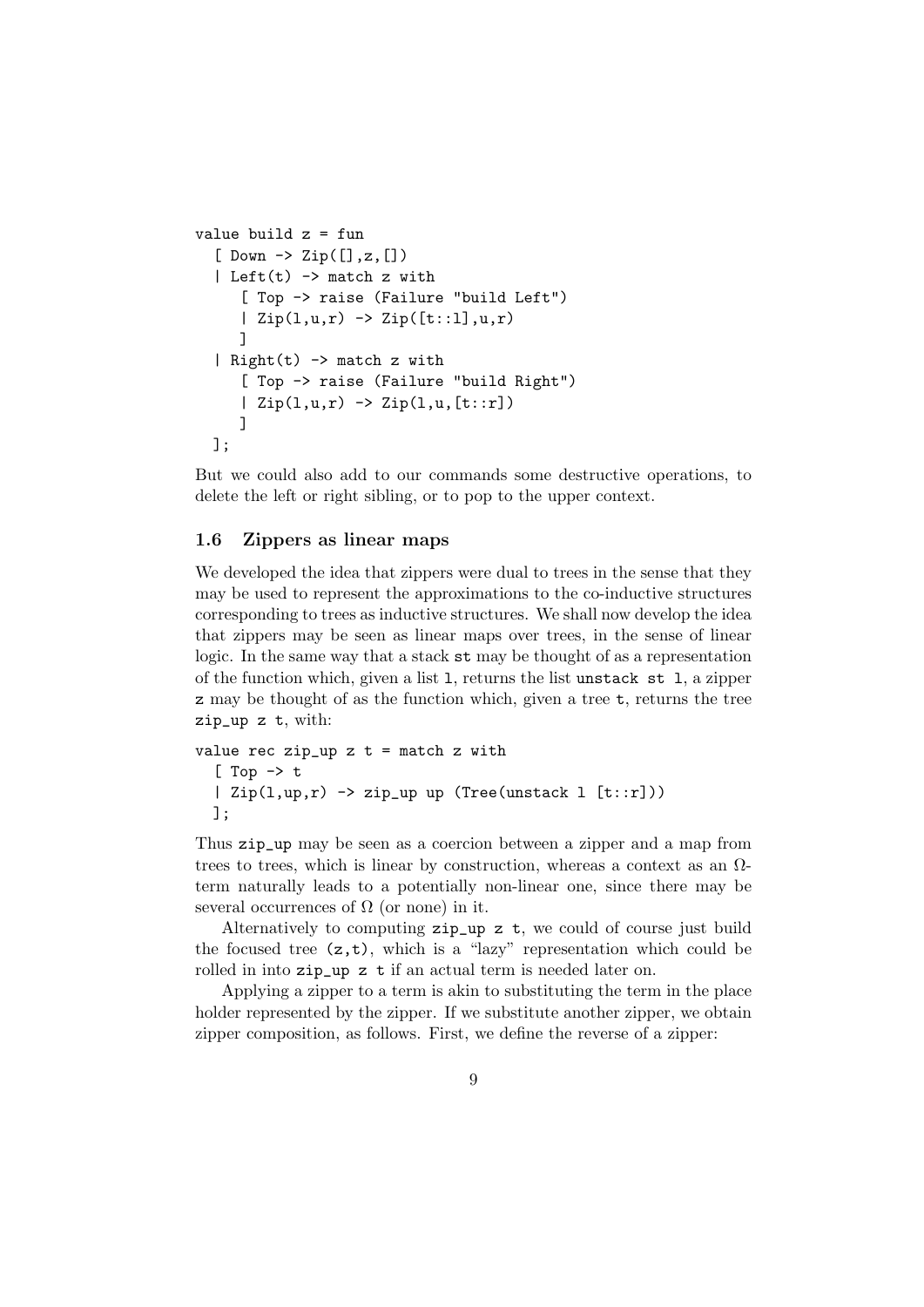```
value rec zip_unstack z1 z2 = match z1 with
   [ Top \rightarrow z2
  | \text{Zip}(1, z, r) \rightarrow \text{zip\_unstack z (Zip(1, z2, r))})];
```

```
value zip_rev z = zip_unstack z Top;
```
And now composition is similar to concatenation of lists:

value compose z1 z2 = zip\_unstack  $(zip_{rev} z2)$  z1;

Alternatively, using a non-tail-recursive more direct definition:

```
value compose z1 z2 = comp z2where rec comp = fun [ Top \rightarrow z1
                                 | \text{Zip}(1, z, r) \rightarrow \text{Zip}(1, \text{comp } z, r)];
```
It is easy to check that Top is an identity on the left and on the right for composition, and that composition is associative. Thus we get a category, whose objects are trees and morphisms are zippers, which we call the Zipper category of linear tree maps.

Alternatively, with the zipper type defined as list relatives, we would get composition by list concatenation.

We end this section by pointing out that tree splicing, or adjunction in the terminology of Tree Adjoint Grammars [12], is very naturally expressible in this framework. Indeed, what is called a rooted tree in this tradition is here directly expressed as a zipper zroot, and adjunction at a tree occurrence is prepared by decomposing this tree at the given occurrence as a focused tree  $(z,t)$ . Now the adjunction of zroot at this occurrence is simply computed as:

value splice\_down  $(z,t)$  zroot = (compose z zroot, t);

if the focus of attention stays at the subtree t, or

value splice\_up  $(z,t)$  zroot =  $(z, zip$ \_up zroot t);

if we want the focus of attention to stay at the adjunction occurrence. These two points of view lead to equivalent structures, in the sense of tree identity modulo focusing:

value equiv  $(z,t)$   $(z',t')$  =  $(zip_up z t = zip_up z' t');$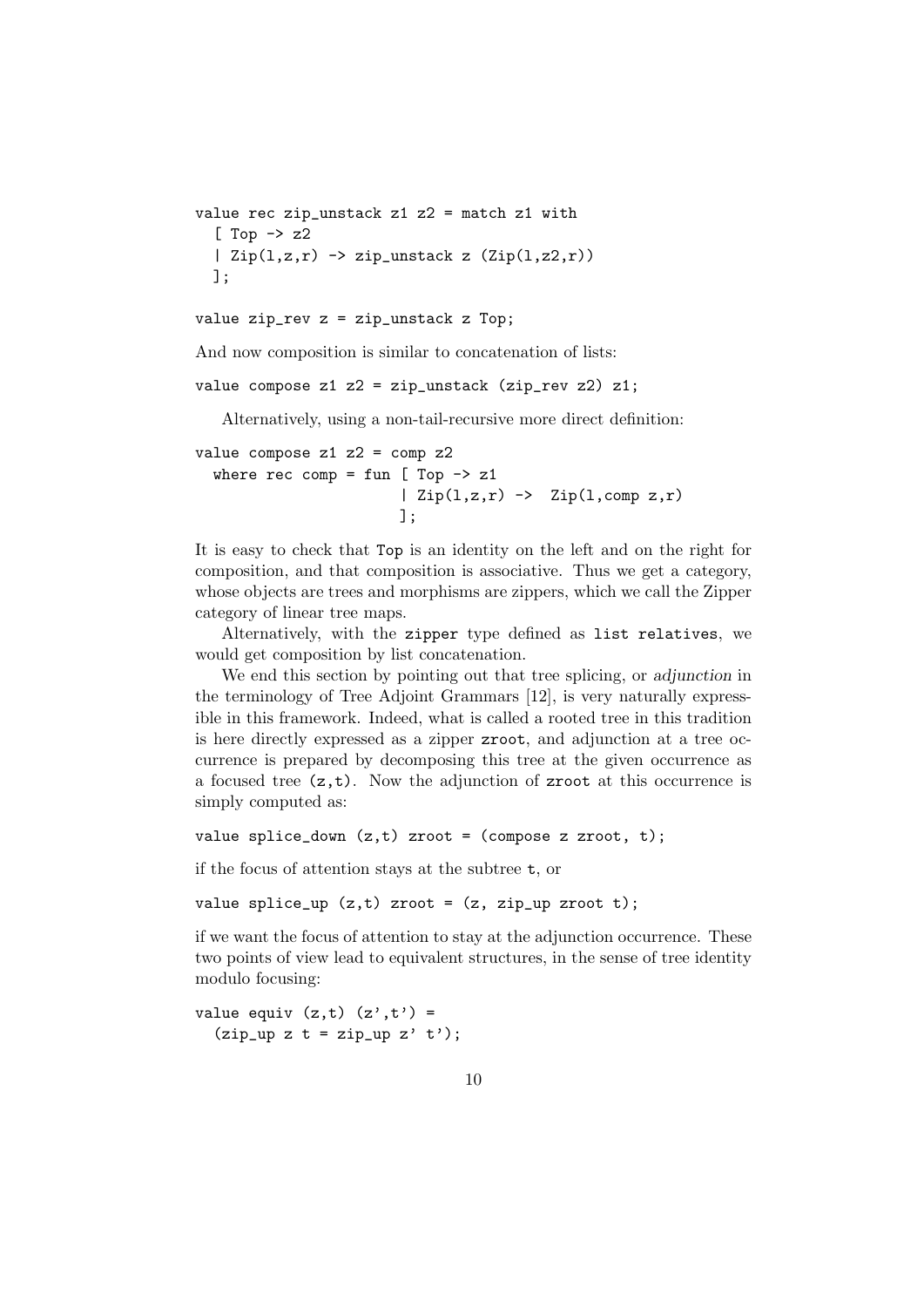We remark that the redundancy in representation offered by equivalent focused trees, that is by the various ways of representing a tree locally at a focus point is a standard technique for optimising information processing. Such techniques are well-known for instance in hardware design, where redundant representations (introduced by Avizienis [16]) permit to keep the carry local in parallel adders. Redundant representations are also used to optimise algorithms for exact real arithmetic.

In the context of structure editing, a typical optimisation is to construct progressively a tree in a left-to-right top-down manner, keeping the focus at the frontier, so as to minimise the travel from one insertion to the next. This is what happens typically when one builds a trie lexicon from a sorted list of words. We shall come back to this problem below.

# 2 Generalisation over other free algebras

#### 2.1 Labeled trees

The trees we just treated were just tree skeletons. It is usual to decorate tree nodes with labels in order to represent operator-operand trees, first order terms and formulæ, abstract syntax structures, phrase structure (or dependency structure) of natural languages sentences, etc. We may adapt our zippers easily to these various situations, and even accommodate notions of arities and sorts. But if we wish to enforce too strong invariants on some typing discipline during editing, this is usually counter-productive, since it complicates operations, makes them nonlocal, and forbids editing strategies that go through some ill-typed temporary structure. A typical instance of this problem is when you want to rename some identifier in a program, since either the new or the old name (or most likely both) will have occurrences out of scope during the renaming.

We may also treat  $\lambda$ -calculus expressions, using named variables, or coding them as de Bruijn's indices. Böhm trees, which are co-inductive structures (the corresponding inductive structures being normal λ-terms, represented as layers of head-normal forms) may be also described by zippers. Typed  $\lambda$ -terms will be accommodated either as invariants on untyped terms  $(\hat{a} \text{ la Curry})$ , or as explicit (raw) typed terms  $(\hat{a} \text{ la Church})$ . In both cases type-checking is an operation external to editing. Thus we get Automath structures [3], natural deduction proof trees, sequent calculi graphs, and linear logic proof nets representations. In all these cases our structures are acyclic.

We may also label arcs. For instance, we get lexicon structures such as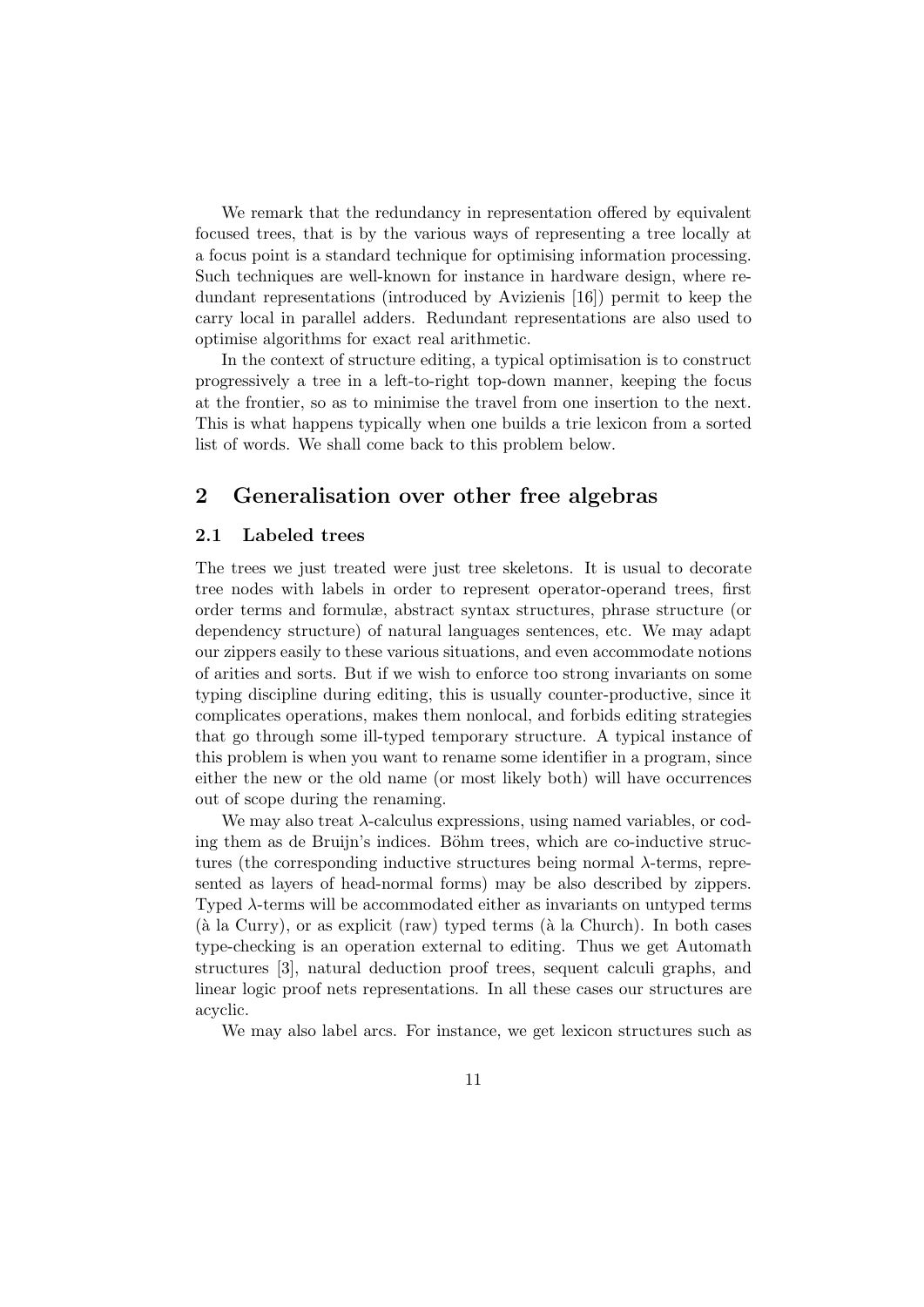tries, where arcs are decorated with letters from the alphabet, and nodes are decorated with booleans (meaning acceptance).

Thus if we consider tries (lexical trees) defined as:

```
type letter = int
and word = list letter;
```

```
type trie = [ Trie of (bool * arcs) ]
and arcs = list (letter * trie);
```
then the corresponding trie zippers and focused tries are:

```
type trie_zipper =
  [ Top
  | Zip of (bool * arcs * letter * trie_zipper * arcs)
  ]
and focused_trie = (trie_zipper * trie);
```
and all our algorithms above adapt easily to this case. Tries are good for representing sparse lexicons. Remark that a trie may be considered as the representation of an acyclic deterministic automaton state graph, the boolean marking the corresponding state as accepting or not, the top node representing the initial state, and arcs representing the transitions. This justifies our terminology of arcs in the tree data type, instead of the more usual forest one.

This technology has been used extensively in the Zen Computational Linguistics toolkit [11]. We shall come back to tries in the second part of the paper, after discuting sharing.

#### 2.2 Binary and ternary trees

The zipper operations we surveyed so far were not strictly local in the sense of being constant time primitives, since the up operation has to wind up all the elder siblings. Binary trees do not have this drawback, and for them the zipper notion may be reduced to its bare essence.

```
type tree2 = [ Leaf2 | Node2 of (tree2 * tree2) ];
type zipper2 = [ Top
               | Left of (zipper2 * tree2)
               | Right of (tree2 * zipper2)
               ];
```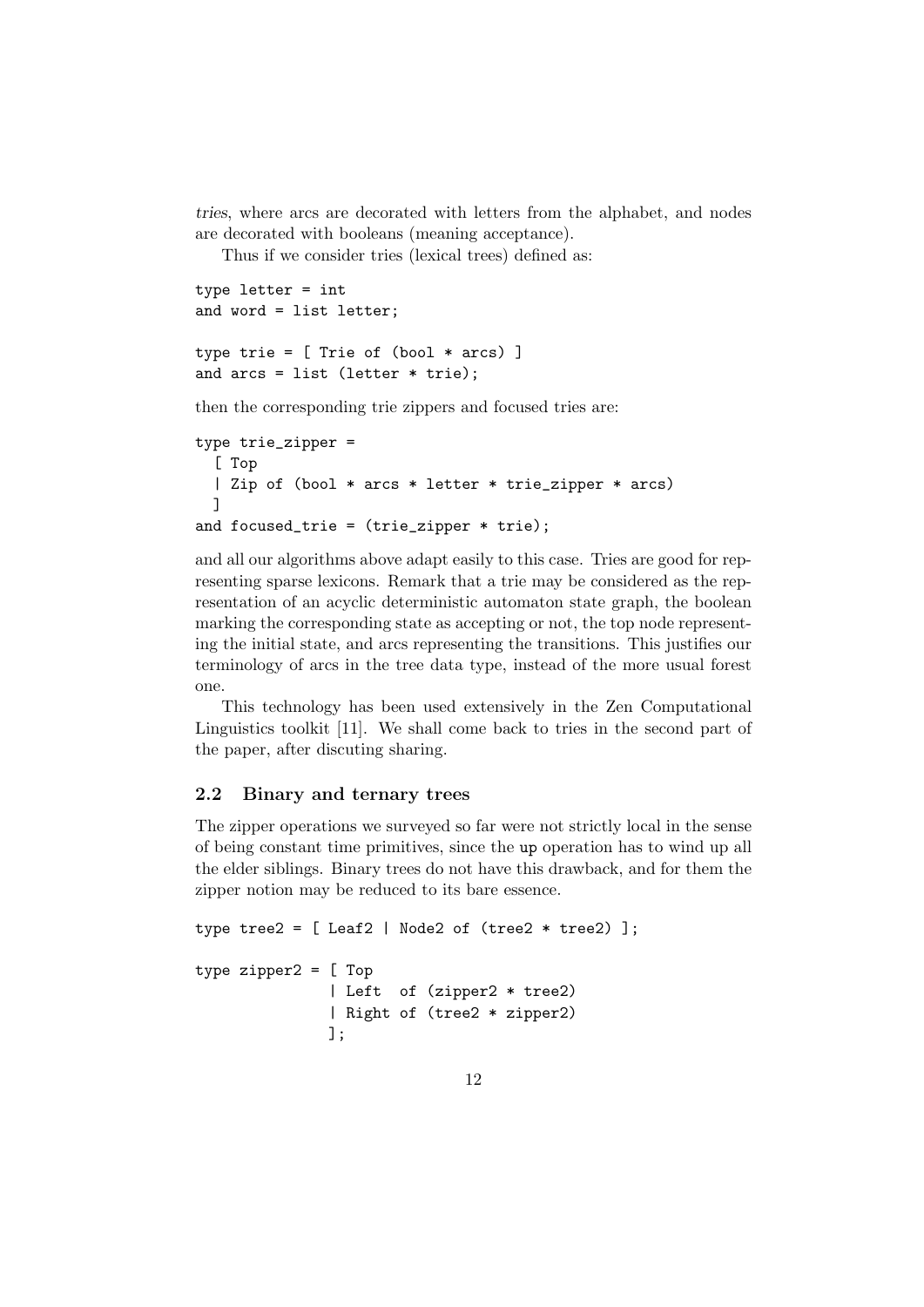as originally given in [9]. In the presentation of [7], these types are named Bush and Context\_Bush respectively.

An alternative presentation would be to use a "siblings stack" style here, as follows.

```
type sum2 = [ Proj21 of tree2 | Proj22 of tree2 ]
and context2 = list sum2
and focus2 = (context2 * tree2);
```
We see that here zippers of binary trees, presented with type context2, are stacks of successive siblings, labeled with their polarity. When we go left in the binary tree, we stack its right sibling with label Proj21, and if we go right, we stack its left sibling with label Proj22. A focused binary tree is a pair (context, tree) as before. Here are a few operations on the type (context2 \* tree2):

```
value left (c,t) = match c with
  [ [ Proj22(s) :: z ] -> ([ Proj21(t) :: z ],s)
  | _ -> raise (Failure "left of top")
  ]
and up (c, t) = match c with
  [ [] -> raise (Failure "up of top")
  | [ Proj21(s) :: z ] -> (z,Node2(t,s))
  | [ Proj22(s) :: z ] -> (z, \text{Node2}(s, t))]
and first (c,t) = match t with
  [ Leaf2 -> raise (Failure "first of leaf")
  | Node2(l,r) -> ([Proj21(r)::c],l)
  ];
```
All these operations are constant time, and involve just pointer swapping. They are reminiscent of pointer reversal algorithms, but expressed here in a disciplined manner with applicative well-typed structures.

These operations extend in a straightforward manner to ternary trees:

```
type tree3 = [ Leaf3 | Node3 of (tree3 * tree3 * tree3) ];
type sum3 = [ Proj31 of (tree3 * tree3)
            | Proj32 of (tree3 * tree3)
            | Proj33 of (tree3 * tree3)
            ]
and context3 = list sum3
and focus3 = (context3 * tree3);
```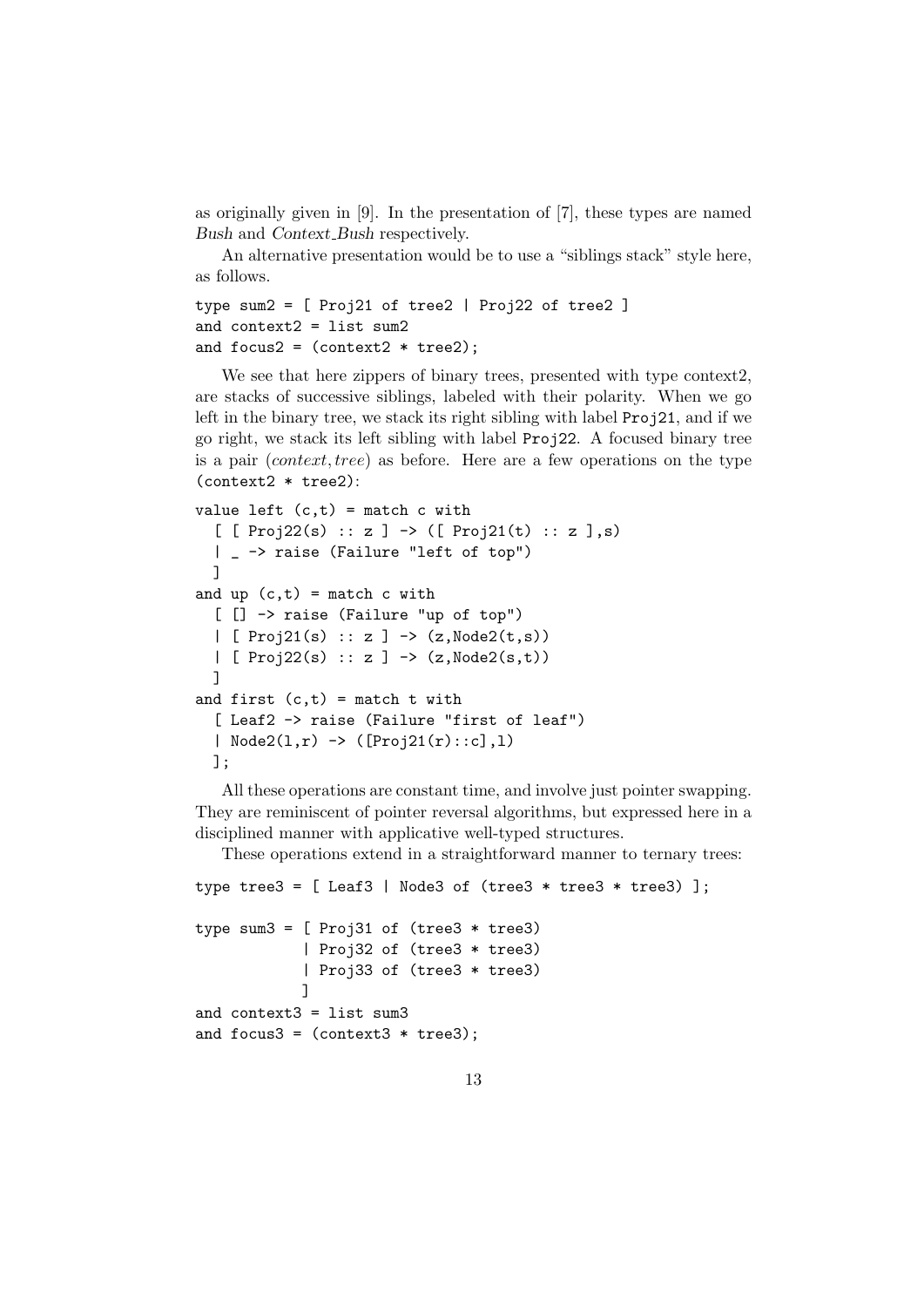Such ternary trees may be combined with tries to yield ternary search trees as described by Bentley and Sedgewick [2]. Such trees are optimal to represent lexicons in a well-balanced way. However, in practice the improvement over standard tries is marginal, as discussed in [11].

#### 2.3 Mixed structures

We may further define mixed structures, with trees having zippers as subtructures. This is useful if one keeps several editing structures simultaneously. These mixed structures are adequate to represent mathematical libraries, in proof editors such as Automath or Coq. The zipper substructures would be used for the mathematical theories, with natural sharing of common developments.

Many variations are possible, motivated by applications to structure editing. For instance, it is easy to abbreviate for the user a large context by printing a partial representation of the zipper with holophrasts. This is straightforward by bounding its exploration with some size limit, which is decremented both vertically and horizontally by cost parameters. As one of the referees suggested, one may want to actually reflect this computation by a change of representation of the zipper with appropriate "chunking", with holophrasts represented concertely as mouse-sensitive call-back buttons, for zooming effects. Some experiments are being conducted by the author and a student on a prototype XML editor designed along a client-server architecture, where distributed communication consists in zipper operations byte code. But it is too early to report on this prototype, whose detailed description is beyond the scope of this paper.

#### 2.4 Links with Linear Logic

A focused tree is analogous to a linear logic box:

$$
\frac{T}{T \multimap T \quad T}
$$

or, in a multisorted algebra, where non-homogeneous substructures may be edited:

$$
\frac{B}{A \multimap B \ A}
$$

The zipper is seen as representing a linear function  $Z = A \rightarrow B$  and the focused tree is a pair  $S = Z \otimes A = (A \multimap B) \otimes A$ , representing lazily this function and its argument. Applying the function amounts to substituting the substructure in the zipped-up one-hole context.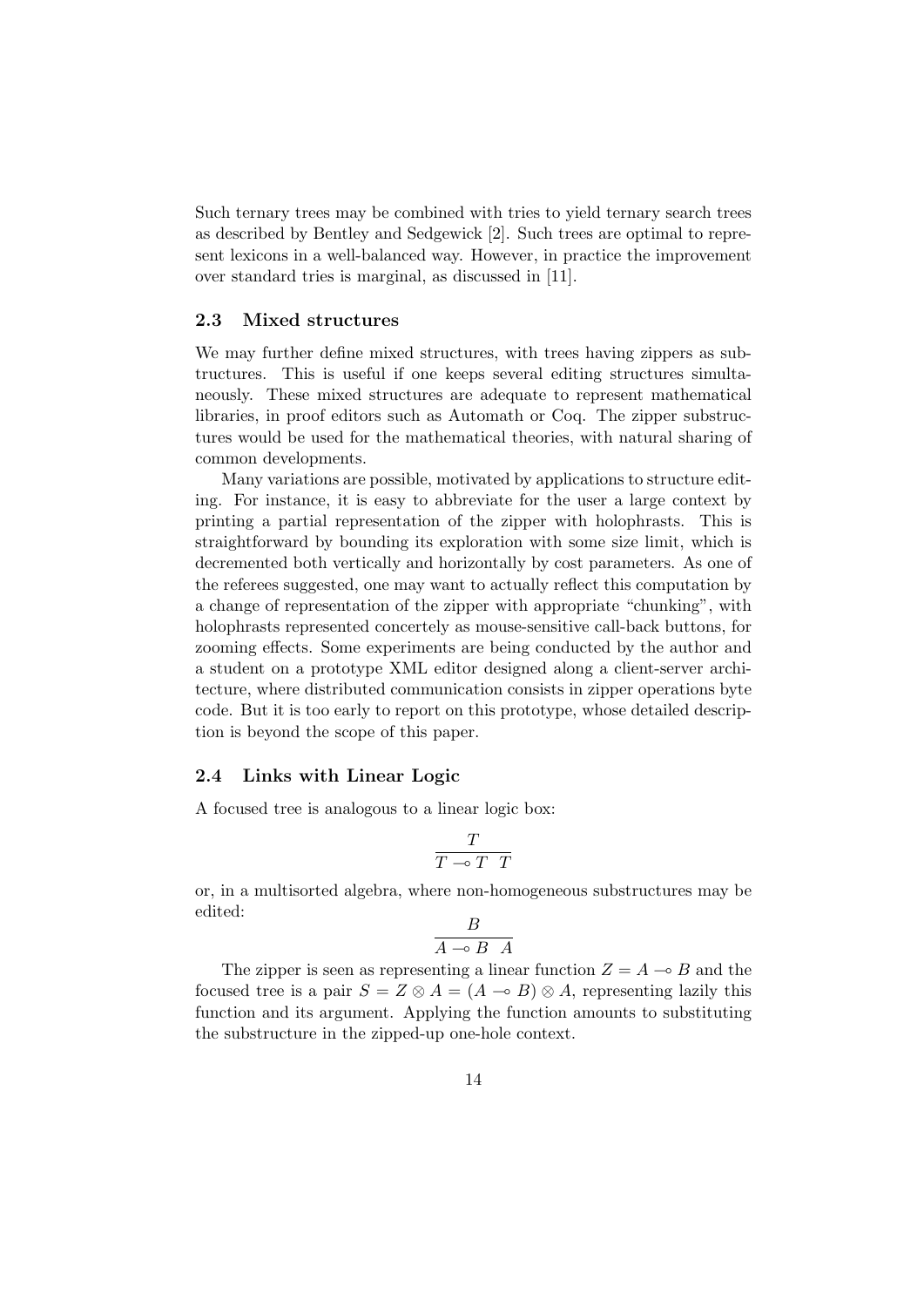So by computation we retrieve the term from the zipper-context and the subterm, whereas navigation just changes the focus in the corresponding proof net.

Let us try to capture this intuition rigorously. The ML inductive types are systems of recursive equations of the form  $T = A_1 \oplus A_2 \oplus ... A_n$  (for a type with  $n$  constructors), with each constructor type itself a product:  $A_k = A_k^1 \otimes A_k^2 \otimes ... A_k^{p_k}$  (If the k-th constructor has arity  $p_k$ ). The zipper type  $Z_T$  associated to T is:  $Z_T = 1 \oplus Z_1 \oplus Z_2 \oplus ... Z_n$  with  $Z_k = Z_k^1 \oplus Z_k^2$  $Z_k^2 \oplus ... Z_k^{p_k}$  where  $Z_k^i = A_k^1 \otimes ... A_k^{i-1} \otimes Z_T \otimes A_k^{i+1}$  $k^{i+1} \dots A_k^{p_k}$  for  $1 \leq i \leq p_k$ . A focused tree consists in a pair  $(z, t)$  where  $z : Z_T$  and either  $z = Top$ (corresponding to the component 1 of  $Z_T$ ), in which case  $t : T$ , or else  $z = C_k^i(a_1, ..., a_{k-1}, z', a_{k+1}, ..., a_{k+p_k})$  (where  $C_k^i$  is the proper canonical injection from  $Z_k^i$  to  $Z_T$ ,) in which case  $t : A_k^i$ . We assume of course as inductive hypothesis that  $(z', t')$  preserves this typing constraint, with  $t' =$  $D_k(a_1, \ldots, a_{k-1}, t, a_{k+1}, \ldots, a_{k+p_k}),$  for  $D_k$  the k-th constructor of T. It is straightforward to check that all operations on focused trees respect the typing constraints.

In this general approach, a focused tree has type  $Z_T \otimes U$ , where U is a sum type of all subcomponents of type  $T$ . A simpler account would be to restrict the contexts to type  $T$ , by considering only the subcontexts  $Z_k^i$  such that  $A_k^i = T$  in which case a focused tree has type  $Z_T \otimes T$ .

As example of this analysis, we take  $T = \mathbf{1} \oplus (T \otimes T)$  which yields  $Z_T = \mathbf{1} \oplus Z_1 \oplus Z_2$  with  $Z_1 = \mathbf{0}$  and  $Z_2 = (Z_T \otimes T) \oplus (T \otimes Z_T)$ . We thus get for the zipper type of binary trees  $Z = \mathbf{1} \oplus (Z_T \otimes T) \oplus (T \otimes Z_T)$ , consistent with the ML type zipper2 above.

Another interesting example is *list*  $T = \mathbf{1} \oplus (T \otimes (list T))$ . From the point of view of the *list* library, the parameter  $T$  is an abstract type, and thus should be treated atomically. We thus consider the simpler account. The corresponding zipper structure will yield stacks of elements of type T: stack  $T = \mathbf{1} \oplus (T \otimes (stack T)).$  As expected, we get a type isomorphic to list T, and the "zipper" operations are confused with the data operations on lists - this explains the confusion between lists and stacks which was our original observation.

In the general case, we want to express the transformation from a mutually inductive family of datatypes  $T = F(T)$  to a mutually inductive family of their unary contexts  $Z_T = G(Z_T, T)$  as a natural transformation from functor F to functor G.  $Z_T$  may be seen as  $U \multimap T$ , for U an indexing set of the subcomponent types of T. A focused structure is like a product indexed on U, whose first component is a zipper in  $U \rightarrow T$  and the second component is a substructure from  $U$ . Although the type system of ML is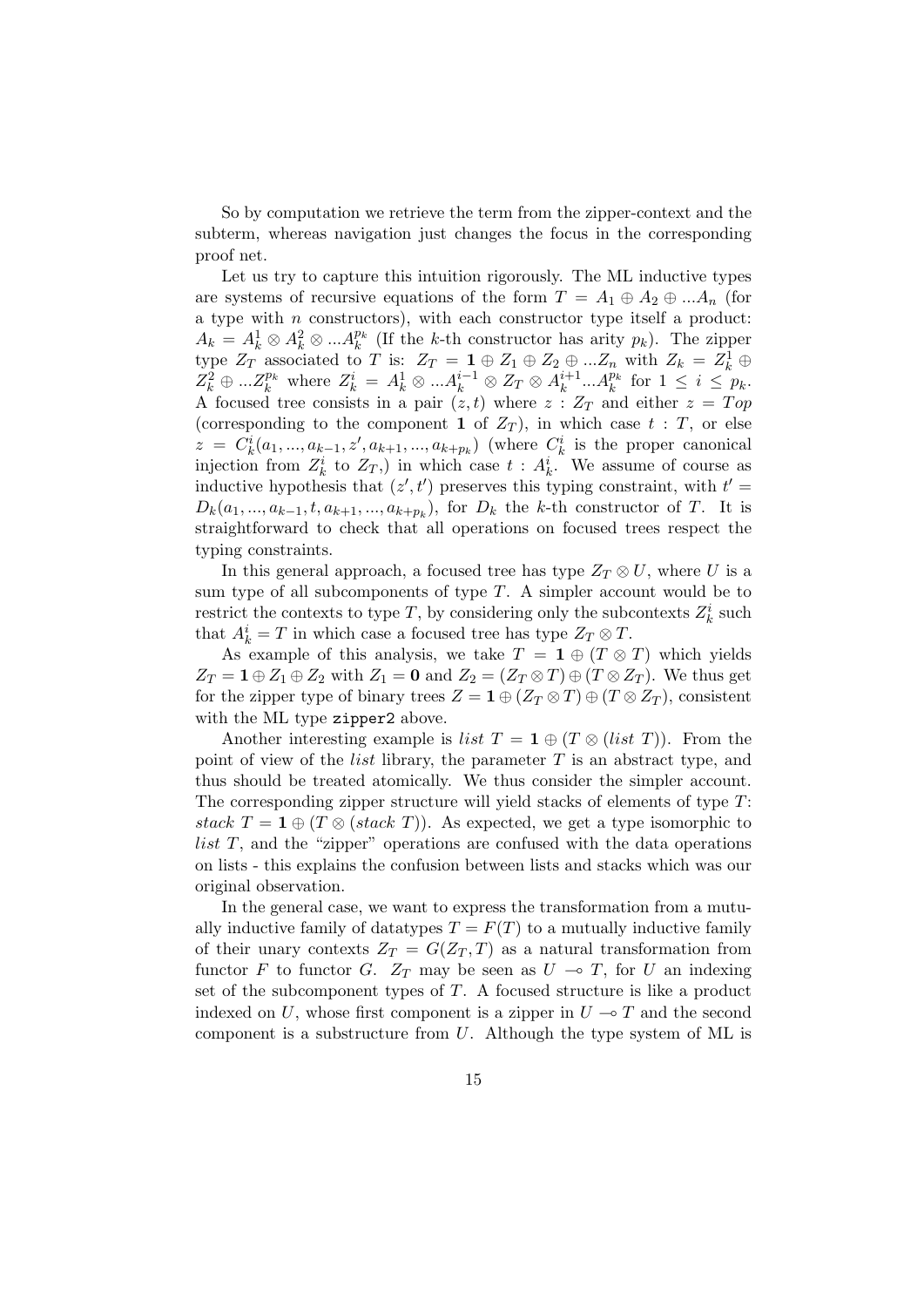too weak to express directly this dependency, it is possible for every concrete case to define the type of the specific focused structure as a sum type  $((U_1 \multimap T) \otimes U_1) \oplus ... ((U_N \multimap T) \otimes U_N)$  giving all the ways to construct a structure from a substructure. It is an interesting programming exercise to write a macro-generator of zipper editors as an ML functor. This has been essentially presented by Hinze, Jeuring and Löh in [7], as a characteristic example of what they call a polytypic function.

We remark that such formalisations may be carried out statically in proof assistants for type theories with inductive and dependent types such as Coq (in the Calculus of Inductive Constructions). We may thus expect such methodology to be directly definable as a library in programming languages of the future accommodating dependent types.

In a recent paper [15], Conor McBride linked the transformation from functor  $F$  to functor  $G$  to formal partial differentiation. We believe that this transformation ought to be explained as the construction of the above sum of linar function spaces, which explains linear contexts as representations of linear functions over inductive types. This link with linear logic is justified by the analogy of our zipper operations with Lafont's interaction combinators [13]. Going up and down the zipper amounts to changing the interaction port of the tree constructors to one of the other ports, and conversely. It is an intriguing fact that this construction corresponds to formal partial differentiation - opening speculations about links between analysis and linear logic. Perhaps the proper view is to consider that data structures are integrals of their creating contexts - actually, they abstract the details of their possible progressive linear constructions by zipper computations.

## 3 Sharing

An important consideration in the design of symbolic manipulation systems such as proof editors is to represent information in a compact manner, sharing common subexpressions as much as possible. Let us show a uniform way of ensuring such sharing.

Sharing data representation is a very general problem. Sharing identical representations is ultimately the responsibility of the runtime system, which allocates and desallocates data with dynamic memory management processes such as garbage collectors.

But sharing of representations of the same type may also be programmed by bottom-up computation. All that is needed is a memo function building the corresponding map without duplications. Let us show the generic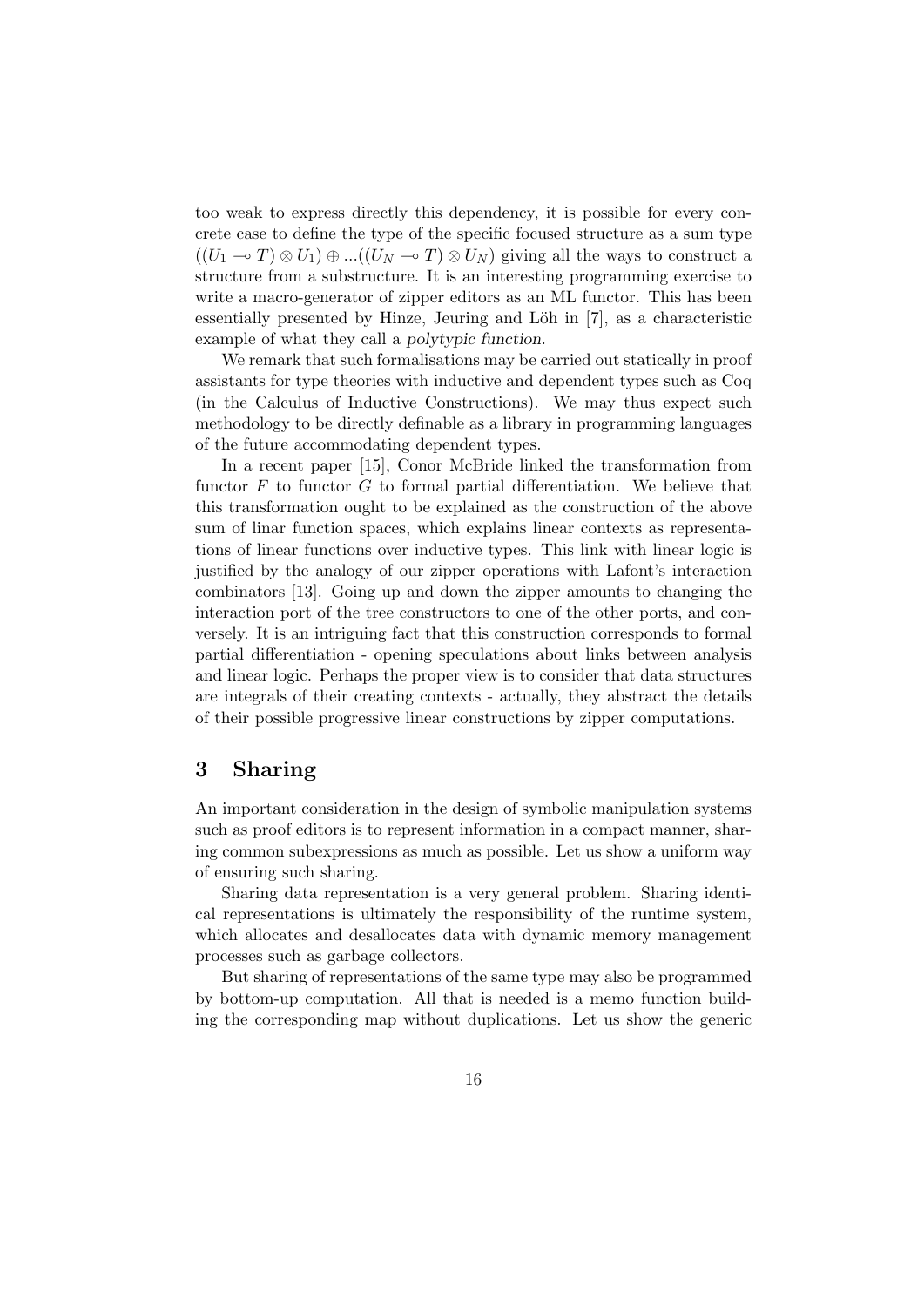algorithm, as an ML functor.

#### 3.1 The Share functor

This functor (that is, parametric module) takes as parameter an algebra with its domain seen here as an abstract type. Here is its public interface declaration:

```
module Share : functor (Algebra: sig type domain = a;
                                    value size: int; end) ->
sig value share: Algebra.domain -> int -> Algebra.domain; end;
```
That is, Share takes as argument a module Algebra providing a type domain and an integer value size, and it defines a value share of the stated type. We assume that the elements from the domain are presented with an integer key bounded by Algebra.size. That is, share x k will assume as precondition that  $0 \leq k < Max$  with  $Max =$ Algebra.size.

We shall construct the sharing map with the help of a hash table, made up of buckets  $(k, [e_1; e_2; ... e_n])$  where each element  $e_i$  has key k.

```
type bucket = list Algebra.domain;
```

```
value memo = Array.create Algebra.size ([] : bucket);
```
That is, we create the memory as a hash-table array of a given size and of the right bucket type.

We shall use a service function search, such that search  $e$  l returns the first y in l such that  $y = e$  or or else raises the exception Not\_found.

```
value search e = List.find (fun x -> x =e);
```
Now share x k, where k is the key of x, looks in k-th bucket l (meaningful since we assume that the key fits in the size:  $0 \le k \le Algebra.size$  and returns y in l such that  $y = x$  if it exists, and otherwise returns x memorized in the new k-th bucket  $[x::e]$ :. Since *share* is the only operation on buckets, we maintain that such  $y$  is unique in its bucket when it exists.

```
value share element key =
  let bucket = memo.(key) in
  try search element bucket with
    [Not_found -> do {memo.(key):=[element::bucket]; element}];
```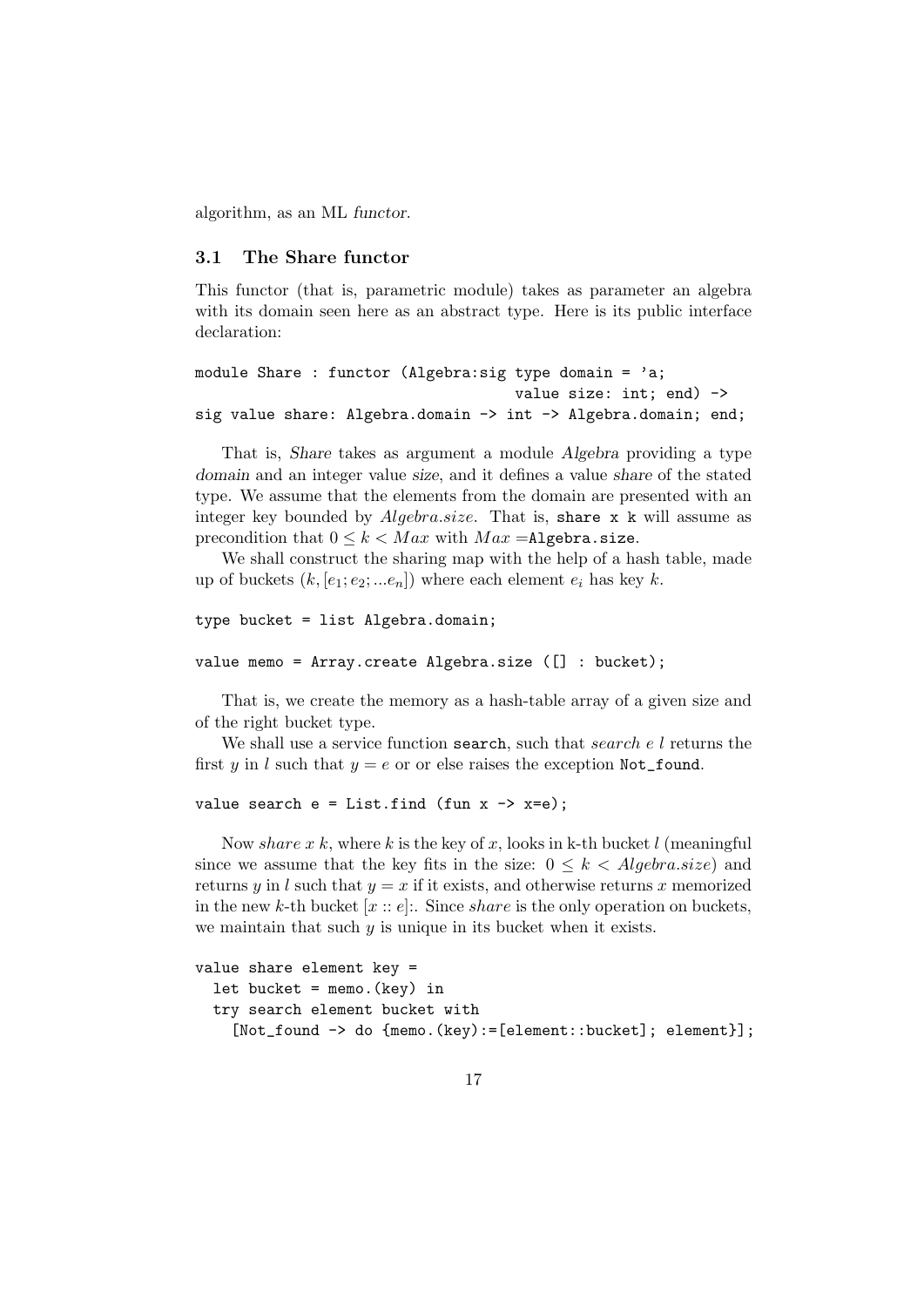Instead of share we could have used the name recall, since either we recall a previously archived equal element, or else this element is archived for future recall. It is an interesting property of this modular design that sharing and archiving are abstracted as a common notion.

We remark that there is no use of pointer equality in this sharing technology. Note that search uses ordinary equality, and thus our technique is completely generic over algebraic types, which enjoy structural equality. Of course the ML implementation takes advantage of pointer equality in order to speed up structural equality, but this is another story at a lower level, and pointer equality may be safely hidden from the user, a sanity measure in view of its interference with garbage collection issues.

### 3.2 Compressing trees as dags

We may for instance instantiate Share on the algebra of trees, with a size hash max depending on the application:

```
module Dag = Share (struct type domain=tree;
                           value size=hash_max; end);
```
And now we compress a trie into a minimal dag using *share* by a simple bottom-up traversal, where the key is computed along by hashing. For this we define a general bottom-up traversal function, which applies a parametric lookup function to every node and its associated key.

```
(* linear hash-code parameters *)
value hash0 = 1
and hash1 key index sum = sum + index*key
and hash arcs = arcs mod hash_max;
value traverse lookup = travel
 where rec travel = fun
  [ Tree(arcs) \rightarrowlet f (trees, index, span) t =let (t0,k) = travel t
       in ([t0::trees],index+1,hash1 k index span)
    in let (\arcs)_{,-}, span) = List.fold_left f ([], 1,hash0) arcs
       in let key = hash span
          in (lookup (Tree(rev arcs0)) key, key)
  ];
```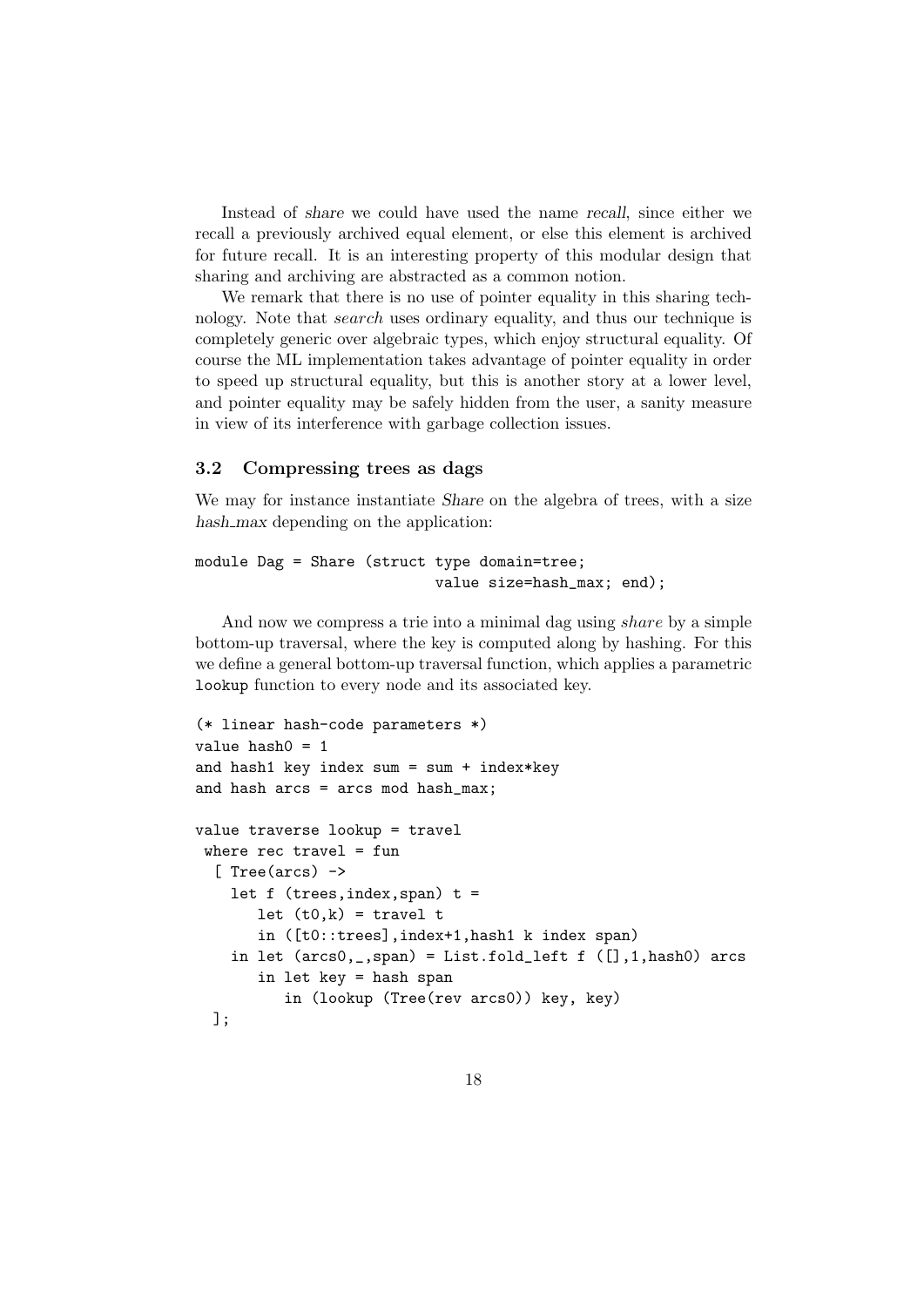Now, compressing a tree optimally as a minimal dag is simply effected by a sharing traversal:

value compress = traverse Dag.share;

#### value minimize tree = let  $(dag, ) =$  compress tree in dag;

Despite its simplicity, this algorithm is rather efficient, as the benchmarks of [11, 10] indicate. Using hash tables for sharing with bottom-up traversal is a standard dynamic programming technique, but the usual way is to delegate computation of the hash function to some hash library, using a generic low-level package. This is what happens for instance if one uses the module hashtbl from the Ocaml library. Here the Share module does not compute the keys, which are computed on the client side, avoiding reexploration of the structures. That is, Share is just an associative memory. Furthermore, and more importantly, key computation may take advantage of specific statistical distribution of the application domain.

The traversal function, with a proper parametrization of its structure domain by an integer interpretation providing the hash-code parameters, should be constructed generically from the data type definition. This metaprogramming looks like an interesting application of the polytypic functions methodology [7].

#### 3.3 Application to automata minimisation

We recalled earlier the notion of lexical tree or trie. Tries may be considered as acyclic finite state automata graphs for accepting the (finite) language they represent. This remark is the basis for many lexicon processing libraries. Membership in the trie may be considered as an interpreter for such an automaton, taking its state graph as its trie argument, and its input tape as its word one. Such automata are not minimal, since while the tree structure naturally shares initial subwords, there is no sharing of accepting paths (common final subwords). But this is precisely what sharing does: shrinking a trie into the corresponding dag yields directly the minimal equivalent automaton. This is easy to show, provided the tries are deterministic (every letter occurs at most once in an arcs list) and non redundant (empty subtries are minimally represented as Trie(False,[])). This is shown in [10], where many variations of the idea are discussed.

In particular, it is shown in this paper that this idea generalises to more general finite state machines, possibly cyclic, possibly non-deterministic, possibly two-tapes transducers. The general technique is to use a trie as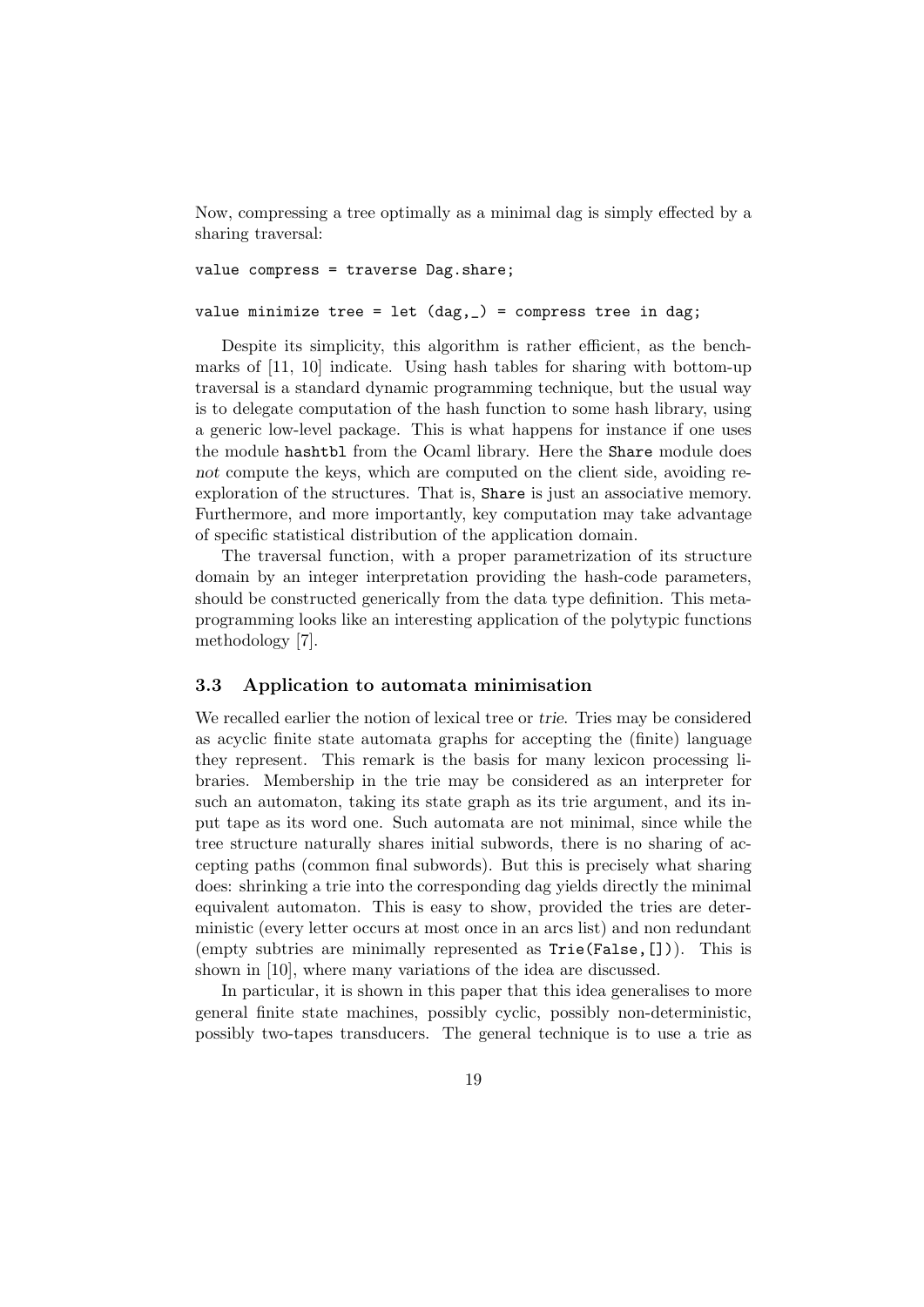a deterministic skeleton (i.e. as a spanning tree of its state space), and to decorate its nodes with additional information representing the rest of the structure. For instance, non-determinism is represented by choice points decorations. Backpointers in the structure, necessary to represent cyclic state space, are implemented as virtual addresses. Such virtual adresses may be absolute (i.e. using the word designating the corresponding occurrence in the trie) or relative, using the notion of differential word. A differential word is a notation permitting to retrieve a word  $w$  from another word  $w'$ sharing a common prefix, as follows.

type delta =  $(int * word);$ 

We compute the difference between  $\bf{w}$  and  $\bf{w'}$  as a differential word ( $|\bf{w1}|$ ,  $\bf{w2}$ ) where  $w=p.w1$  and  $w'=p.w2$ , with maximal prefix p. In ML, we compute diff  $w$   $w'$ , where:

```
value rec diff = fun
       [[] \rightarrow fun x \rightarrow (0,x)\left[\begin{array}{c} c : : r \end{array}\right] as w \rightarrow fun
              [[] \rightarrow (length w, [])\left[\begin{array}{c} c' :: r' \end{array}\right] as w' -> if c = c' then diff r r'
                                                    else (length w,w')
             ]
      ];
```
Now  $w'$  may be retrieved from  $w$  and d=diff  $w$   $w'$  as  $w'$ =patch d  $w$ , with:

```
value patch (n,w2) w =
  let p=truncate n (rev w) in unstack p w2;
```
where truncate n w is a list library, truncating the initial prefix of length n from a word w.

The interest of differential words as decorations for relative addresses is that morphological operations may be represented locally, and that the corresponding automata graphs may be shared optimally, leading to efficient structures for storing flexed forms with decorations representing the transducer mapping a flexed form to its stemming information. We refer the reader to [11, 10] for details. Differential words is also the key to incremental construction of tries from sorted lists of words, since the computation of the difference between two words gives the local move in the zipper, without need to zip-up to the top for each item.

The full power of this automaton technology is yet to be researched, since it yields a natural notion of minimal automaton for new families of finite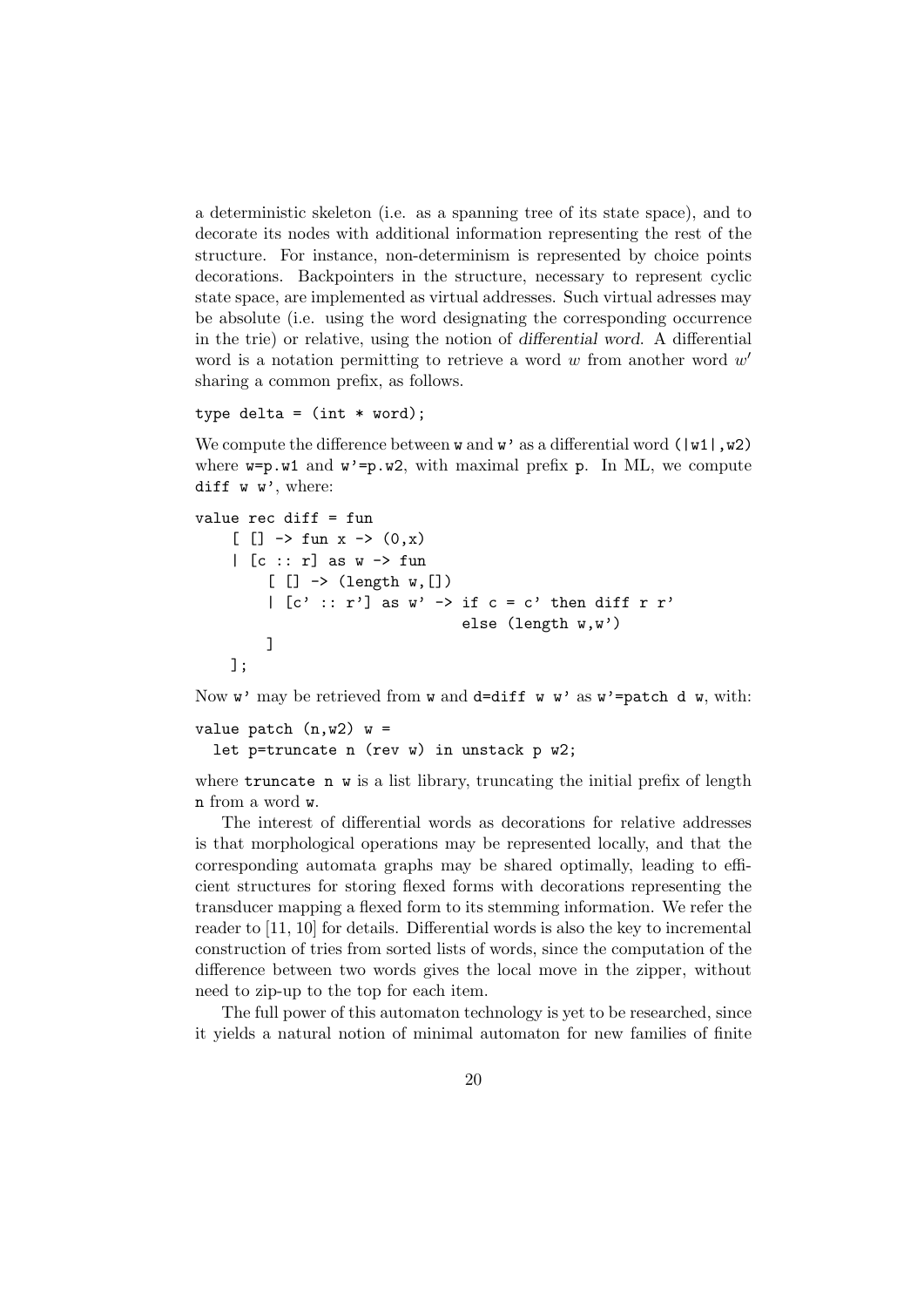state machines. The crucial property is that of lexicon morphism: when the decoration of a node is a function of the corresponding substructure, then sharing the structure will preserve all the sharing of the lexicon, and the decoration of the corresponding dag will represent the automaton as a decoration of its minimal underlying skeleton. This comes for free with sharing - a clear benefit of our applicative methodology, as opposed to the unwieldy standard representations of automata state spaces by spaghetti dishes of pointer structures.

We conclude this section by remarking that our differential words may be seen as zipper operations byte code: the integer part iterates going up, while the word part tells how to go down, the whole thing being the code for navigating in the structure along the shortest path from one node to the other, through their closest common ancestor. This shows in a nutshell that the two techniques we have exhibited are very complementary.

# 4 Conclusion

We have shown in this paper two techniques for the efficient manipulation of symbolic information structures: unary contexts as zippers and the sharing functor.

Many other design criteria have to be considered when one contemplates the implementation of a formal manipulation system. For instance, a notion of binding operator, and the various techniques to representing bound variables. Existential variables, in the spirit of logic programming, and the problems of pattern matching, unification and constraints processing, in the presence of higher order variables, possibly dependent products, etc. Then the treatment of definitional equality, in the presence of recursion, with rewrite rules, etc. Then problems of opacity or abstraction, and more generally modularity issues. How to organise a corpus or library of formal developments. Tactics programming, and its versioning. Decision procedures and reflection principes. Automation of proof searching. Parsing and printing a mathematical vernacular. Finally organising cooperative work of a community of users with well understood regression testing. All these issues have been the topic of a lot of research during the last 20 years, but there exists at present no comprehensive survey on the proposed solutions to these problems and their mutual interaction.

Acknowledgements. The author wishes to thank the referees of this paper, who made interesting suggestions leading to an improved presentation of the material.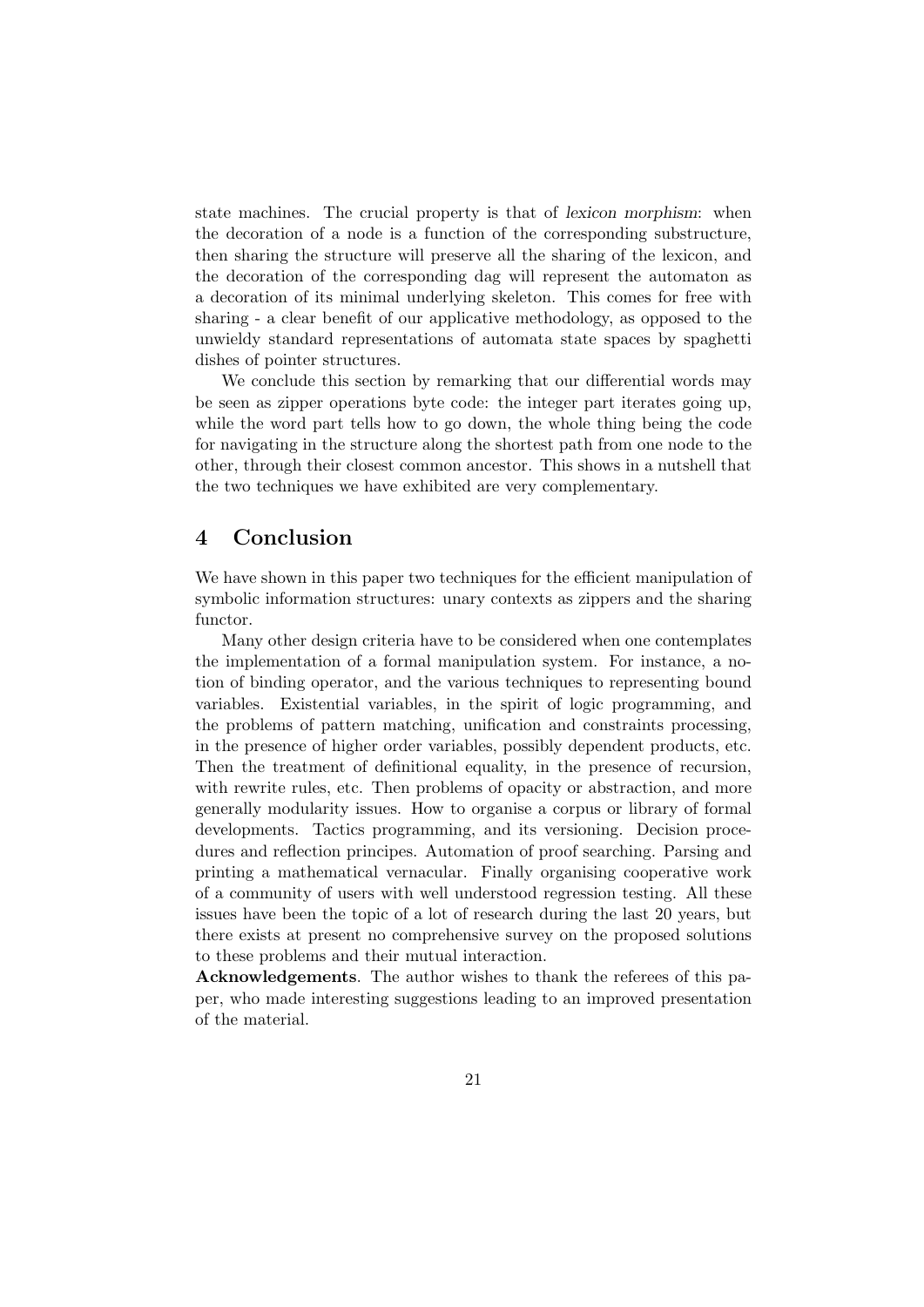## References

- [1] Alfred V. Aho, Ravi Sethi and Jeffrey D. Ullman. "Compilers Principles, Techniques and Tools." Addison-Wesley, 1986.
- [2] Jon L. Bentley and Robert Sedgewick. "Fast Algorithms for Sorting and Searching Strings." Proceedings, 8th Annual ACM-SIAM Symposium on Discrete Algorithms, Jan. 1997.
- [3] N.G. de Bruijn. "The mathematical language AUTOMATH, its usage and some of its extensions." Symposium on Automatic Demonstration, IRIA, Versailles, 1968. Printed as Springer-Verlag Lecture Notes in Mathematics 125, (1970) 29–61.
- [4] N.G. de Bruijn. "Lambda-Calculus Notation with Nameless Dummies, a Tool for Automatic Formula Manipulation, with Application to the Church-Rosser Theorem." Indag. Math. 34,5 (1972), 381–392.
- [5] Guy Cousineau and Michel Mauny. "The Functional Approach to Programming." Cambridge University Press, 1998.
- [6] Philippe Flajolet, Paola Sipala and Jean-Marc Steyaert. "Analytic Variations on the Common Subexpresssion Problem." Proceedings of 17th ICALP Colloquium, Warwick (1990), LNCS 443, Springer-Verlag, pp. 220–234.
- [7] R. Hinze, J. Jeuring and A. Löh. "Type-indexed data types." In Mathematics for Program Construction, Springer-Verlag LNCS 2386 (2002).
- [8] G. Huet. "An analysis of Böhm's theorem." In "To C. Böhm: Essays on Lambda-Calculus and Functional Programming", eds. M. Dezani-Ciancaglini, S. Ronchi della Rocca and M. Venturini Zilli. Also Theoretical Computer Science 121 (1993) 145–167.
- [9] Gérard Huet. "The Zipper". J. Functional Programming 7,5 (Sept. 1997), pp. 549–554.
- [10] G. Huet. "Transducers as Lexicon Morphisms, Phonemic Segmentation by Euphony Analysis, Application to a Sanskrit Tagger." Available as: http://pauillac.inria.fr/~huet/FREE/tagger.ps.
- [11] G. Huet. The Zen Computational Linguistics Toolkit. ESSLLI 2002 Lectures, Trento, Italy, Aug. 2002. Available as: http://pauillac. inria.fr/~huet/PUBLIC/esslli.pdf.